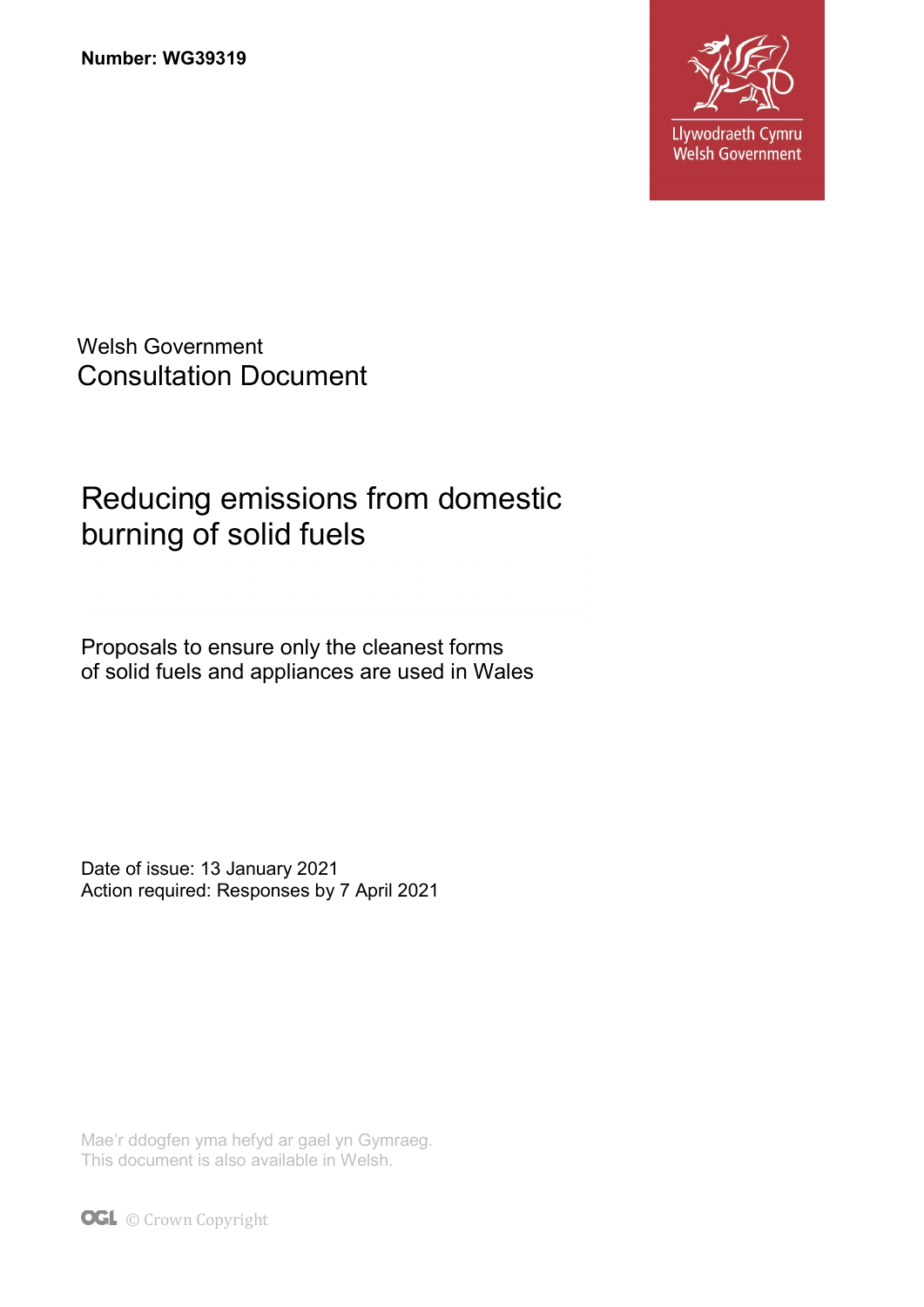| <b>Overview</b>                                        | This twelve week consultation seeks views on the<br>Welsh Government's proposals on regulating<br>domestic burning as part of the Clean Air Plan for<br>Wales: Healthy Air, Healthy Wales. Proposed actions<br>in this document will reduce air pollution and support<br>improvements in public health and our natural<br>environment. |  |
|--------------------------------------------------------|----------------------------------------------------------------------------------------------------------------------------------------------------------------------------------------------------------------------------------------------------------------------------------------------------------------------------------------|--|
| How to respond                                         | You can respond to this consultation by answering the<br>questions on the form available at<br>www.gov.wales/consultations.                                                                                                                                                                                                            |  |
| <b>Further information</b><br>and related<br>documents | Large print, Braille and alternative language<br>versions of this document are available on<br>request.                                                                                                                                                                                                                                |  |
|                                                        | Mae'r ddogfen yma hefyd ar gael yn Gymraeg / This<br>document is also available in Welsh                                                                                                                                                                                                                                               |  |
|                                                        | Insert any references to the internet, documents or<br>information which might to useful to consultees e.g.<br>consultation web address, detailed appendix to<br>consultation                                                                                                                                                          |  |
| <b>Contact details</b>                                 | For further information:                                                                                                                                                                                                                                                                                                               |  |
|                                                        | Address:                                                                                                                                                                                                                                                                                                                               |  |
|                                                        | <b>Air Quality Policy Team</b><br><b>Environment and Communities Division</b><br><b>Welsh Government</b><br>3 <sup>rd</sup> Floor<br><b>Cathays Park</b><br>Cardiff<br><b>CF10 3NQ</b>                                                                                                                                                 |  |
|                                                        | Email: AirQualityPolicy@Gov.Wales                                                                                                                                                                                                                                                                                                      |  |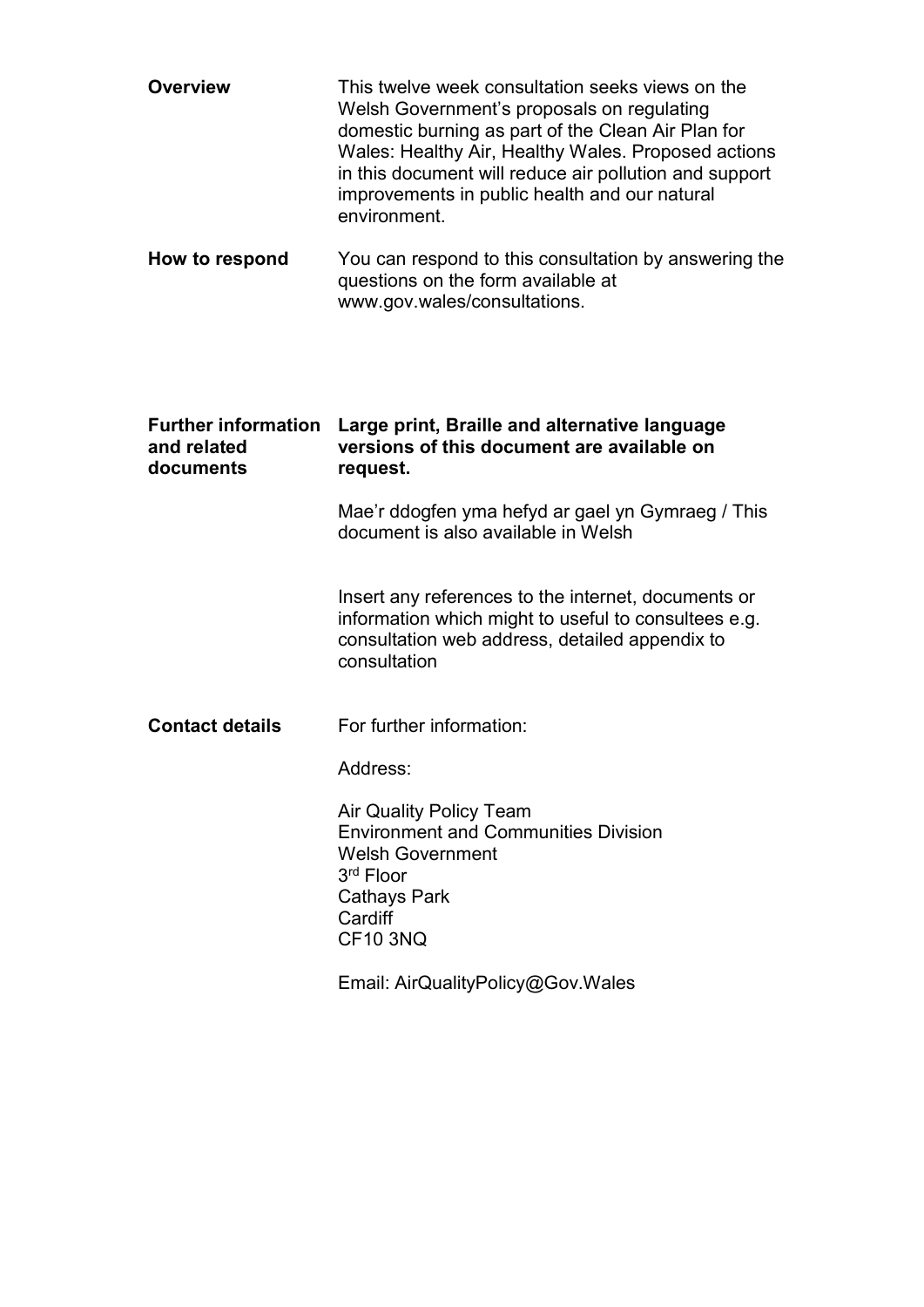# General Data Protection Regulation (GDPR)

The Welsh Government will be data controller for any personal data you provide as part of your response to the consultation. Welsh Ministers have statutory powers they will rely on to process this personal data which will enable them to make informed decisions about how they exercise their public functions. Any response you send us will be seen in full by Welsh Government staff dealing with the issues which this consultation is about or planning future consultations. Where the Welsh Government undertakes further analysis of consultation responses then this work may be commissioned to be carried out by an accredited third party (e.g. a research organisation or a consultancy company). Any such work will only be undertaken under contract. Welsh Government's standard terms and conditions for such contracts set out strict requirements for the processing and safekeeping of personal data.

In order to show that the consultation was carried out properly, the Welsh Government intends to publish a summary of the responses to this document. We may also publish responses in full. Normally, the name and address (or part of the address) of the person or organisation who sent the response are published with the response. If you do not want your name or address published, please tell us this in writing when you send your response. We will then redact them before publishing.

You should also be aware of our responsibilities under Freedom of Information legislation.

If your details are published as part of the consultation response then these published reports will be retained indefinitely. Any of your data held otherwise by Welsh Government will be kept for no more than three years.

# Your rights

Under the data protection legislation, you have the right:

- to be informed of the personal data held about you and to access it
- to require us to rectify inaccuracies in that data
- to (in certain circumstances) object to or restrict processing
- for (in certain circumstances) your data to be 'erased'
- to (in certain circumstances) data portability
- to lodge a complaint with the Information Commissioner's Office (ICO) who is our independent regulator for data protection.

For further details about the information the Welsh Government holds and its use, or if you want to exercise your rights under the GDPR, please see contact details below: Data Protection Officer Welsh Government Cathays Park CARDIFF CF10 3NQ

e-mail: Data.ProtectionOfficer@gov.wales

The contact details for the Information Commissioner's Office are: Wycliffe House Water Lane Wilmslow Cheshire SK9 5AF

Tel: 01625 545 745 or 0303 123 1113 Website: https://ico.org.uk/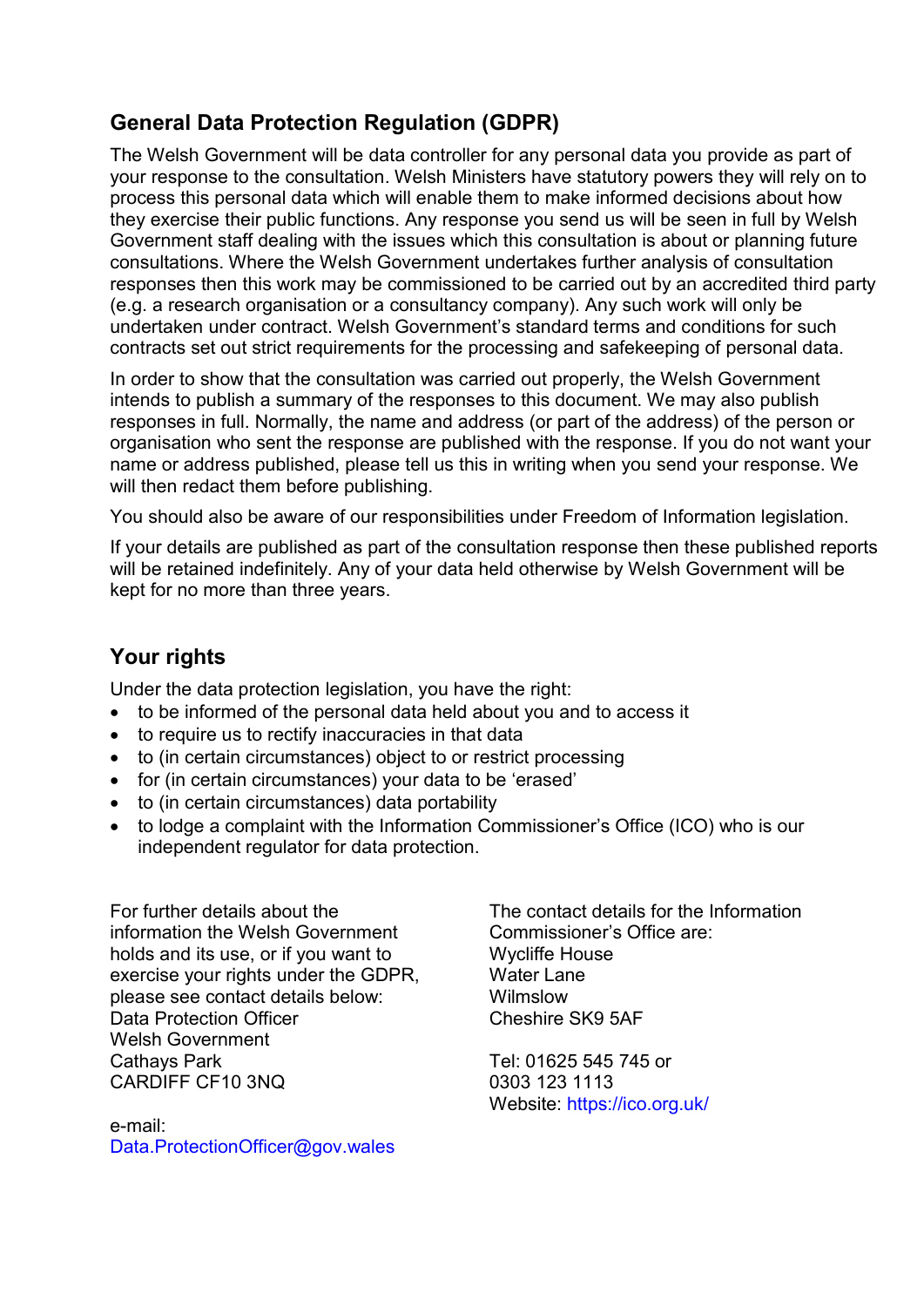# **Contents**

| Proposed action to tackle emissions from domestic burning of solid fuels  12     |
|----------------------------------------------------------------------------------|
| Phasing out the sale of bituminous/traditional house coal for domestic burning13 |
|                                                                                  |
|                                                                                  |
|                                                                                  |
|                                                                                  |
|                                                                                  |
|                                                                                  |
| Option 2 - Mandatory removal/replacement of non-compliant appliances 23          |
| Option 3 – Combination of Voluntary Scrappage Scheme and Expanded SCA23          |
|                                                                                  |
|                                                                                  |
|                                                                                  |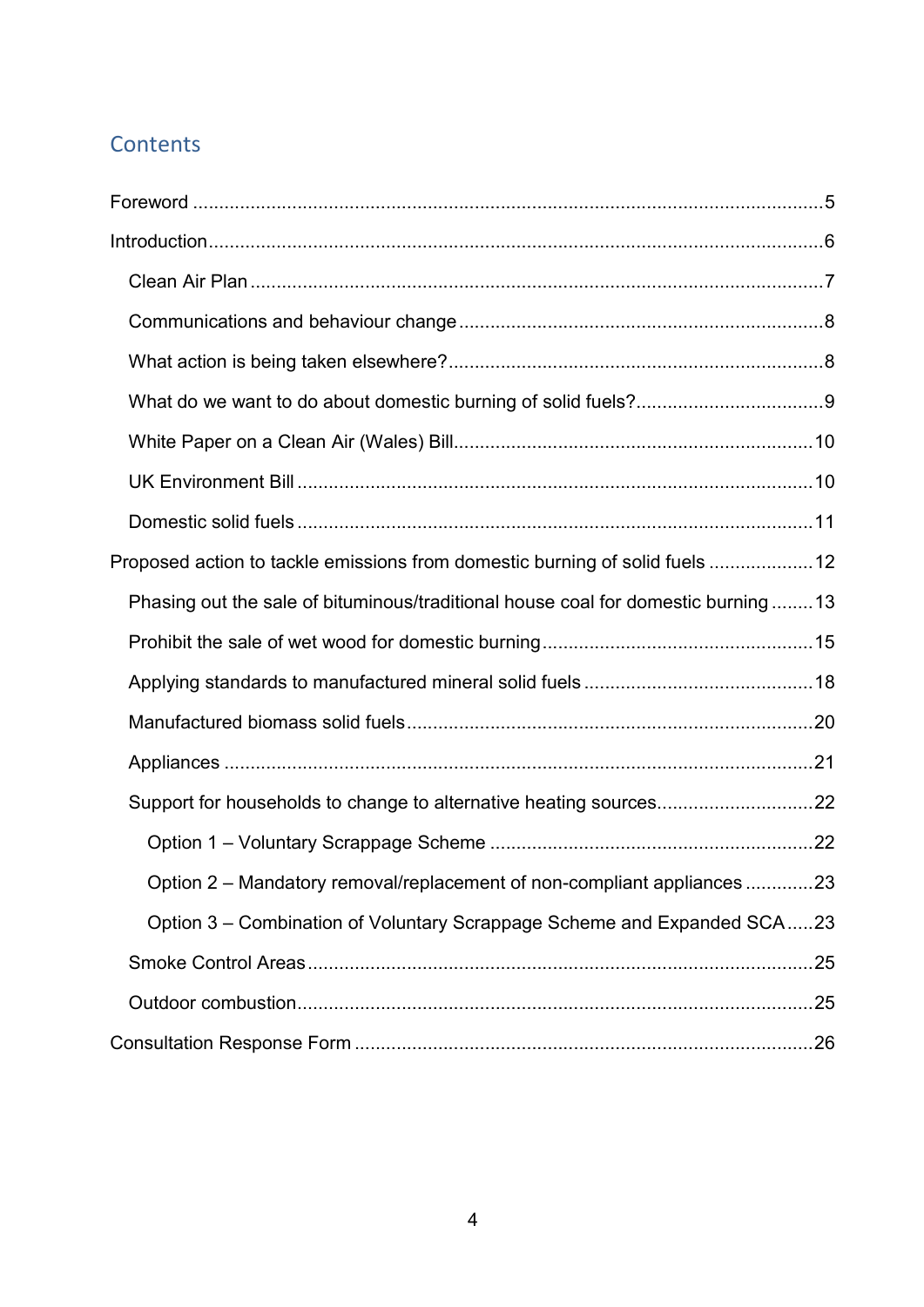# Foreword

Our Clean Air Plan for Wales: Healthy Air, Healthy Wales was published in August 2020. It set out our commitment and long-term ambition to improve air quality and the steps we will take to deliver this.

This consultation gives more detail about the proposals set out in the Clean Air Plan regarding measures to reduce emissions from domestic burning of solid fuels.

I recognise households have chosen to install wood-burning stoves and I am not seeking to prevent their use or installation. However, at present many consumers are unaware of the impact burning solid fuels can have on the quality of the air around them, the affect it has on their health and wider concerns over climate change. We are therefore focussing on action to ensure people switch to cleaner burning and appliances, whilst protecting them from fuel poverty. This will directly benefit consumers in their homes and improve our local environment.

Proposals in this consultation will also support delivery of our climate change targets. They will form part of collective action needed under our next Low Carbon Delivery Plan. This is due to be published in November 2021. Our commitment to achieving Net Zero greenhouse gas emissions by 2050 will require all of us to adjust how we live our lives. How we heat our homes also represents a significant contribution to achieving that objective. This document demonstrates we need to be mindful of the future when considering how best to mitigate the effects of any actions we take today.

I believe education for consumers is essential. This document highlights and seeks views on how we intend to raise awareness of the health issues associated with domestic burning. I want people to move away from burning solid fuels in any form to protect air quality and lower carbon emissions. Where this is not possible, I would encourage use of the least polluting fuel in the most efficient appliance.

We must all work together to reduce the impact of domestic burning on air quality to protect our local environment and the health of our families and communities. I look forward to receiving your views on this consultation.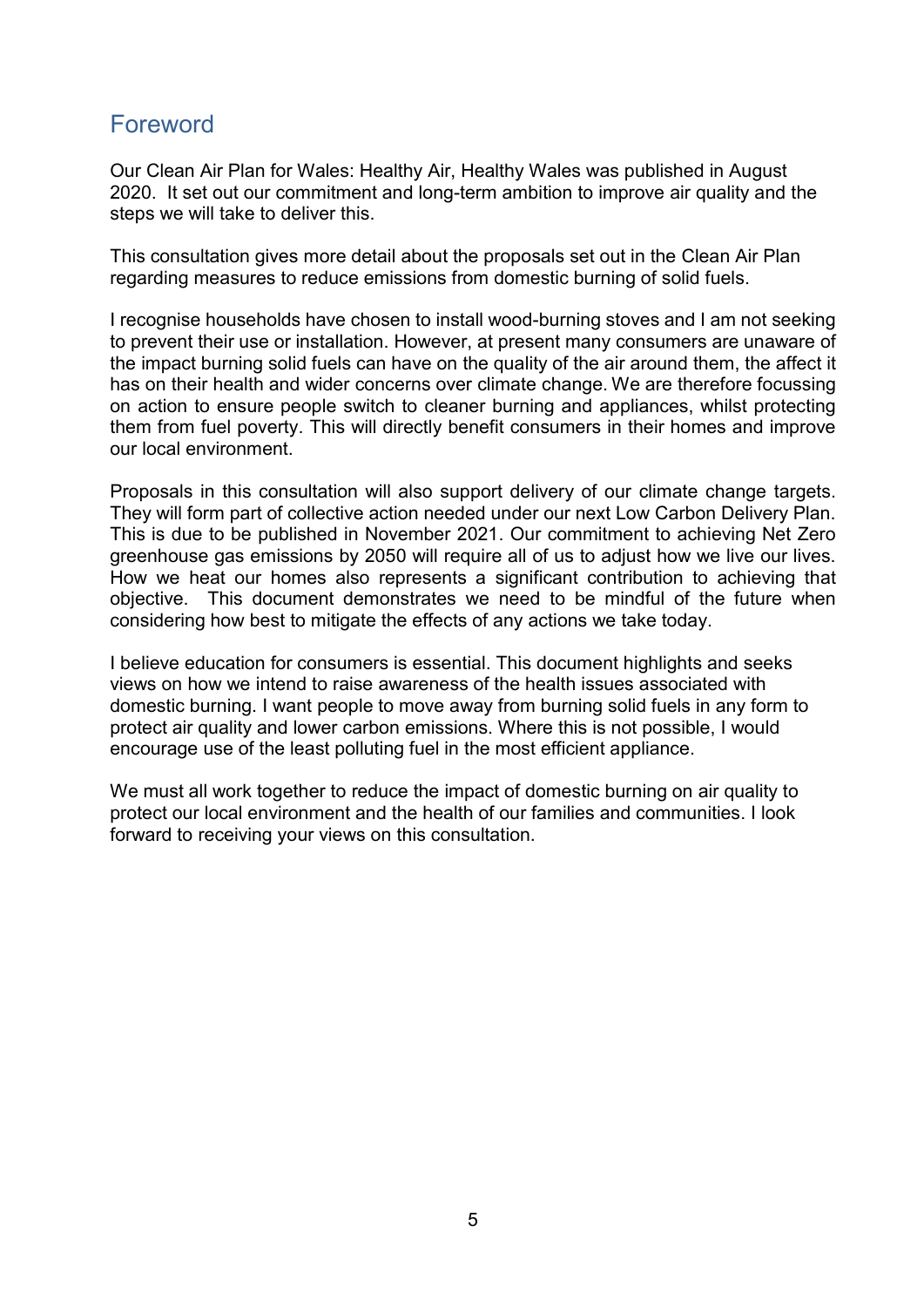# **Introduction**

This consultation focusses on proposals set out in Clean Air Plan for Wales: Healthy Air, Healthy Wales<sup>1</sup> regarding emission from the domestic use of solid fuel. It outlines further steps which can be taken to encourage households to make a change to cleaner fuels and appliances.

Air pollution is the largest environmental threat to health<sup>2</sup>. Cleaner air will ensure improved health and well-being for current and future generations. We are committed to prioritising and sustaining action to address the impact of poor air quality on human health (especially vulnerable and susceptible population groups) and ecosystems by reducing exposure to pollution more widely. Proposals in this consultation will also support delivery of our climate change targets. They will form part of collective action needed under our next Low Carbon Delivery Plan. This is due to be published in November 2021.

The response to COVID-19 has caused a significant disruption to our way of life in Wales and across the world. The unprecedented changes in living and working patterns during the pandemic resulted in a varying picture for air pollution in Wales at this time and potentially for the future. For example, restrictions on travel changed road transport emissions. In addition, increased working from home and the effects of the furlough scheme have altered the locations where people are exposed to pollution.

Residential sector emissions have risen considerably since 2002 despite falling significantly in the preceding years because of declining coal use. Emissions are now said to be back at around the same levels as seen in 1990.

An increase in the installation and use of wood-burning or multi-fuel stoves, particularly in urban areas, has coincided with a rise in emissions of particulate matter (PM). The National Atmospheric Emissions Inventory (NAEI) attributes the rise, in part, to increased use of wood as a fuel for homes. There is significant uncertainty around the exact contribution, although the NAEI states that domestic burning of solid fuels is the largest single contributing source of the UK's levels of fine particulate matter (PM2.5), producing as much as transport and industry combined  $3$ . A study for HETAS and the Stove Industry Alliance (SIA) identified issues with the methodology and measuring equipment used to arrive at the NAEI conclusions. It also recognised, however, without targeted action to address pollution from domestic burning, our NECD<sup>4</sup> targets to reduce  $PM_{2.5}$  by 2030 are unlikely to be met<sup>5</sup>.

Both PM and the gases which form it can travel considerable distances, with impacts occurring far from the original source. Concentrations of PM are a particular concern because of established links with health impacts. Fine particulate matter (PM2.5) can

-

<sup>1</sup> Clean Air Plan for Wales: Healthy Air, Healthy Wales -

https://gov.wales/sites/default/files/publications/2020-08/clean-air-plan-for-wales-healthy-air-healthywales.pdf

<sup>2</sup> Ten Threats to Global Health in 2019, WHO 2019. www.who.int/emergencies/ten-threats-to-global-healthin-2019

<sup>3</sup> https://naei.beis.gov.uk/

<sup>4</sup> https://eur-lex.europa.eu/legal-content/EN/TXT/HTML/?uri=CELEX:32016L2284&from=EN

<sup>5</sup> https://www.hetas.co.uk/scientific-review-casts-doubt-on-impact-of-domestic-burning/a-review-of-theimpact-of-domestic-combustion-on-uk-air-quality-1/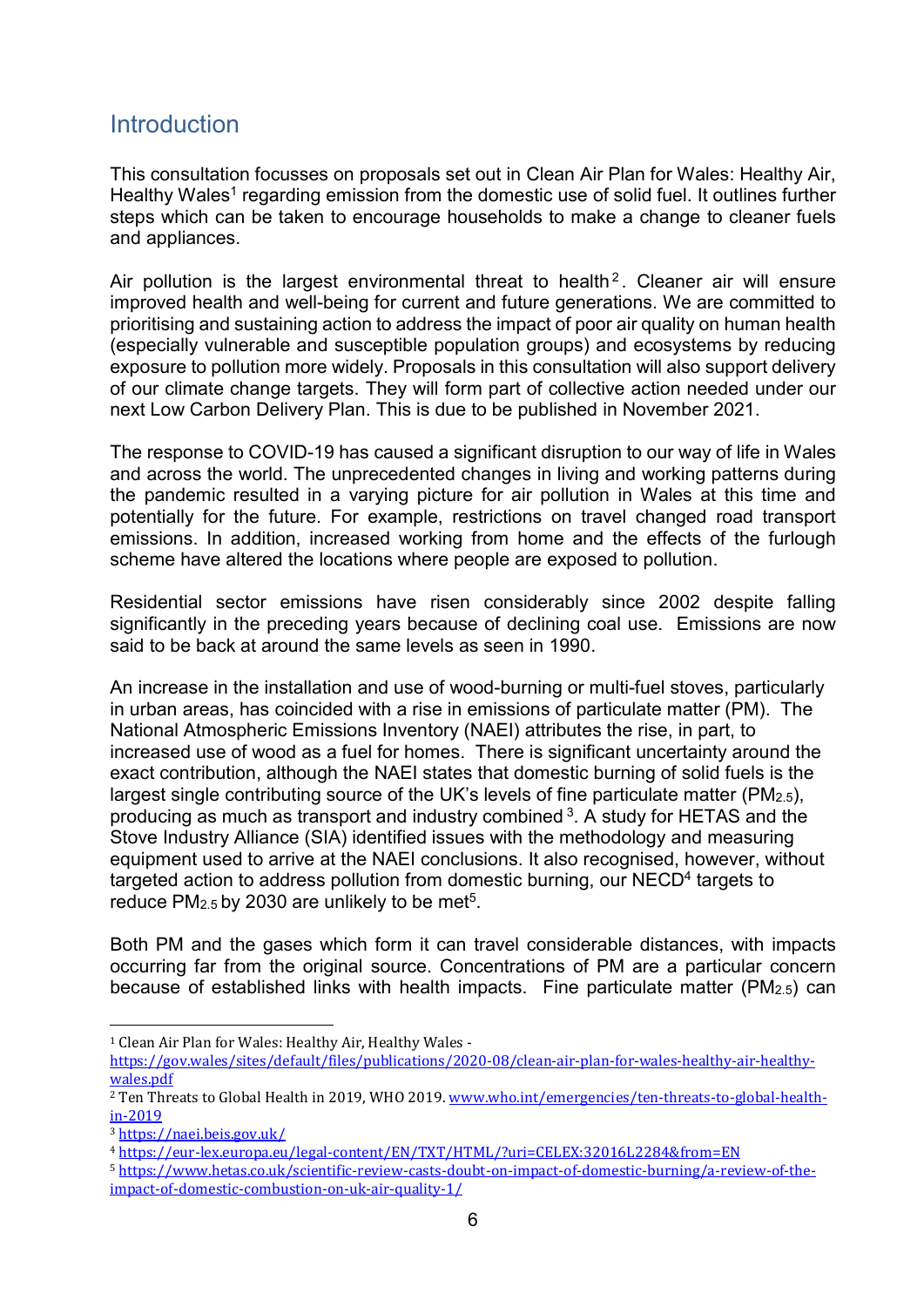travel deep into the lungs and result in a range of illnesses, including respiratory and cardiovascular disease<sup>6</sup>. Whilst we have both European and domestic legal limits for  $PM<sub>2.5</sub>$ <sup>7</sup> no threshold has been identified below which no adverse health effects occur.

Domestic burning is also linked to emissions of Coarse Particulates (PM<sub>10</sub>), Carbon Monoxide (CO), Sulphur Dioxide (SO<sub>2</sub>), Volatile Organic Compounds (VOC), Benzo(a)Pyrene (BaP) and dioxins.

For a small number of homes, solid fuel is the primary and most cost effective source of heating. For the majority of stove users, these appliances complement existing forms of heating such as oil, gas and electricity. The Welsh Housing Conditions Survey 2017- 18<sup>8</sup> suggests the proportion of dwellings using solid fuel as their primary heating source has decreased from 3% in 2008 to 1% in 2017-18. However, in rural areas a higher proportion of households are estimated to rely on solid fuels (4%) compared to Wales as a whole. We must therefore be mindful to ensure any proposals brought forward address the needs of those in rural communities and settings, and particularly those experiencing fuel poverty who rely on solid fuels as a heat source through a significant portion of the year.

Policies on domestic burning, and the overall reduction of PM<sub>2.5</sub> across Wales, are an integral part of our Clean Air Plan for Wales and are further emphasised by legal commitment to meet the UK's National Emissions Ceiling targets<sup>9</sup>. These policies need also to reflect the Government's commitment to Net Zero greenhouse gas emissions by 2050. How we heat our homes is integral to achieving this target. The burning of solid fuels is not considered to be compatible with this objective<sup>10</sup>.

#### Clean Air Plan for Wales: Healthy Air, Healthy Wales

The actions from the Clean Air Plan addressed in this consultation include the following in relation to domestic burning:

- We will consider whether outdoor solid fuel burning appliances and the fuels they use should be subject to regulation. We will develop necessary regulations during 2021.
- We will prohibit the sale of wet wood and traditional/bituminous house coal, subject to consultation. We aim to introduce the necessary legislation in 2021, with bans commencing during 2023.

<sup>-</sup><sup>6</sup> https://www.gov.uk/government/publications/comeap-cardiovascular-disease-and-air-pollution

<sup>7</sup> WHO limits (AQR Guidelines) are 10 micrograms (annual). UK levels are currently 10.37 micrograms. <sup>8</sup> https://gov.wales/welsh-housing-conditions-survey

<sup>&</sup>lt;sup>9</sup> Compliance with the national emission ceilings contributes to international progress in reducing transboundary air pollution with reciprocal benefits from emission reduction outside Wales, including the rest of the UK.

<sup>&</sup>lt;sup>10</sup> For further information please see the Climate Change Committee's 6th Carbon Budget Report: https://www.theccc.org.uk/wp-content/uploads/2020/12/The-Sixth-Carbon-Budget-The-UKs-path-to-Net-Zero.pdf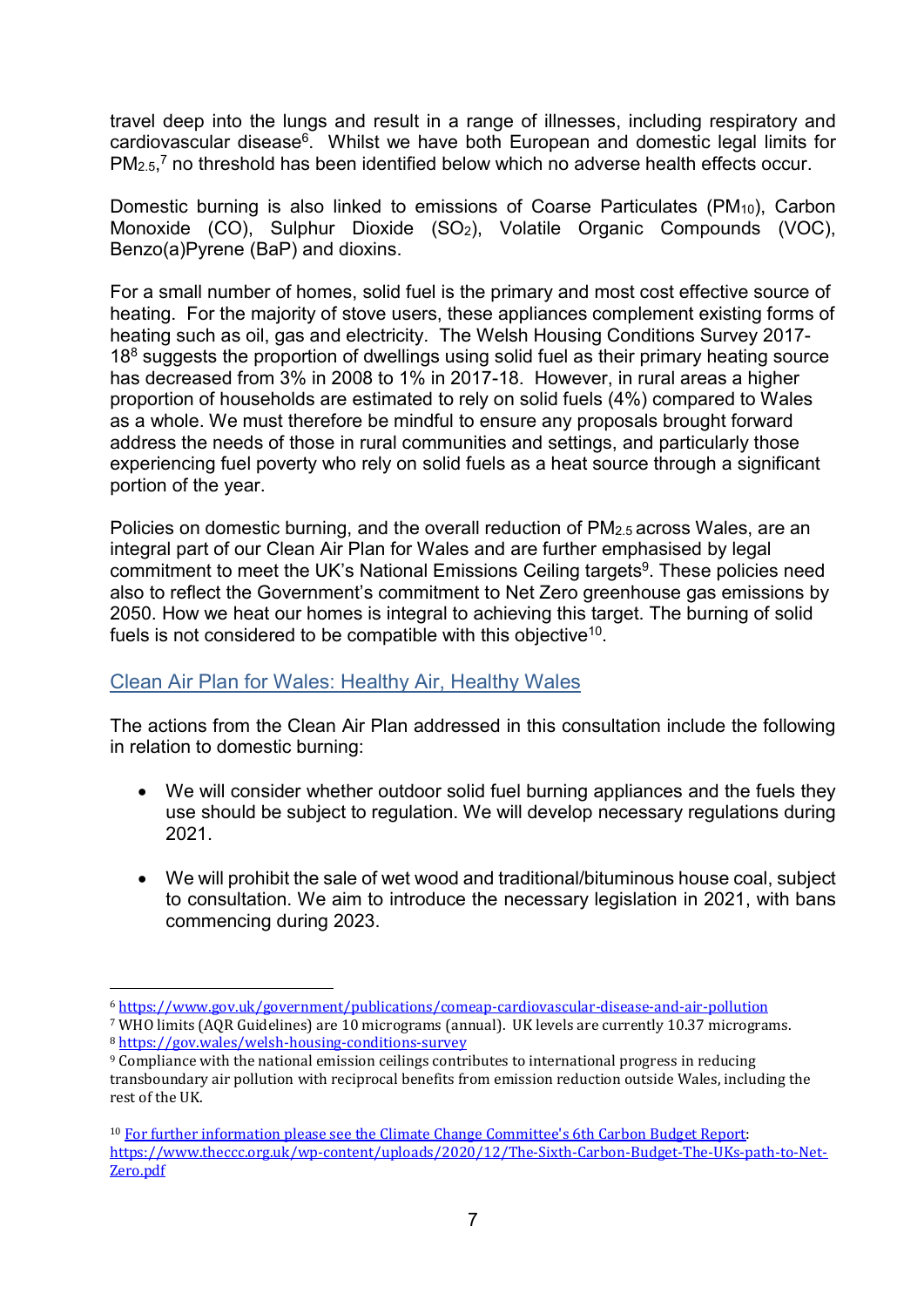- We will regulate to ensure only the most efficient appliances are available for purchase and installation by 2022. The regulation will include installation of second-hand appliances.
- We will work with industry and other governments to establish test standards for new manufactured solid fuels entering the market by 2024 to ensure they are compliant with appropriate regulations on smoke and sulphur emissions.
- We will investigate options to support households to ensure no-one slips into or remains in fuel poverty as a result of any prohibition on fuels or appliances, or an extension to the use of SCAs. We aim to have a scheme in place by 2022.
- We will regulate to require annual maintenance of domestic burning appliances by a certified professional, subject to review. This review will be undertaken by 2023.

#### Communications and behaviour change

Gaining a collective understanding of current practices in relation to domestic burning of solid fuel is vital to reducing air pollution. This will also support improvement in our environment and the health and well-being of current and future generations. We will work with public and private bodies to proactively communicate the problems, progress and practical solutions associated with burning solid fuels such as house coal and wet wood. We are using a focused approach to our communications, which supports development and delivery of work through the following three streams. These are information provision, increasing awareness and promoting and supporting local initiatives.

We will use social media to promote key information and messages to increase awareness and support local initiatives. There will also be a range of behaviour change suggestions and up to date information regarding current action being taken to improve air quality. In addition to digital communications, we will develop physical materials which can be shared with businesses and communities throughout Wales.

#### What action is being taken elsewhere?

Because of the trans-boundary nature of air pollution, it is essential we take account of actions taken in neighbouring countries. For Wales our immediate neighbours are England and Ireland.

Following its own consultation on domestic burning, the Department for Energy, Farming and Rural Affairs (Defra) have taken the following actions in England:

- Sales of bagged traditional house coal and wet wood in units under  $2m<sup>3</sup>$  will be prohibited from May 2021;
- The sale of loose coal direct to customers via approved coal merchants will be phased out by May 2023, allowing the public to switch to cleaner alternatives; and
- There will also be limitations on the sale of manufactured solid fuels for domestic combustion from May 2021, with only those fuels with a low sulphur content and which emit a small amount of smoke being permitted for sale.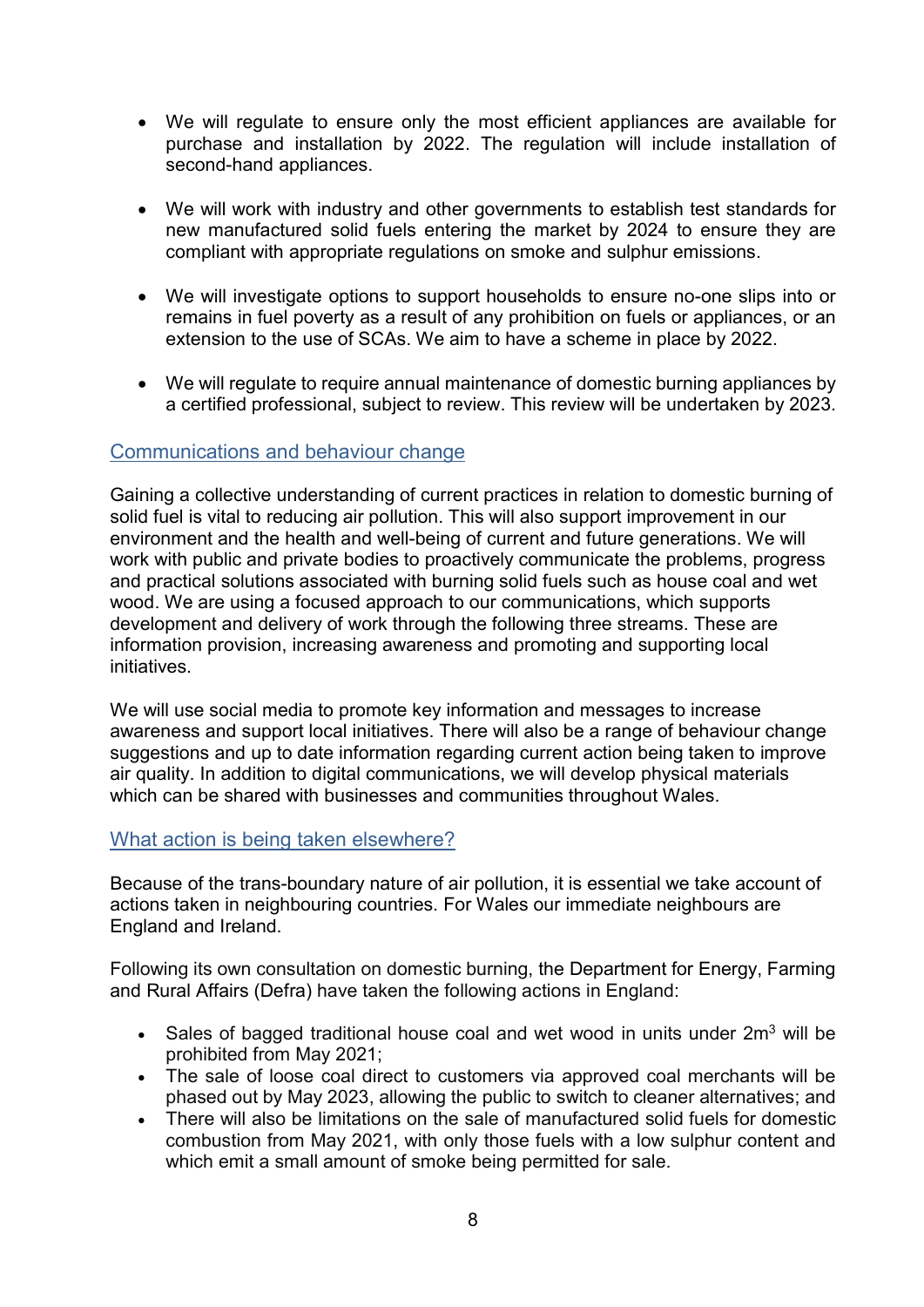In Ireland it is estimated that in the region of 8,000 premature deaths<sup>11</sup> have been averted in Dublin since the introduction of a smoky coal ban in 1990. More recent analysis found the restrictions on bituminous coal led to a significant reduction in respiratory problems and premature deaths from the effects of burning smoky coal in the existing 'Low Smoke Zones'.

The ban now applies in twenty six cities and towns and air quality monitoring by the Environmental Protection Agency (EPA) has shown lower levels of PM<sub>10</sub> in these areas than in towns where the ban does not apply. An estimate of these benefits in monetary terms puts the value at over €20M.

Additional benefits of the regulations include many householders switching from solid fuels, which generally are less efficient and more polluting, to more efficient and less polluting gas or oil. The associated reduced fuel costs to consumers are estimated at €184M per year<sup>12</sup>.

#### What do we want to do about domestic burning of solid fuels?

Air pollution emission and concentration levels are impacted by a number of factors:

• Using cleaner fuels;

-

- The efficiency of the appliance:
- The correct use of the appliance;
- Installation by a competent professional:
- Installation in an appropriate setting; and
- Regular maintenance by a competent professional.

Combining all these factors will make a significant difference in supporting air quality improvements.

In February 2019, we established a Task and Finish group of key stakeholders to inform our future direction on tackling emissions from domestic burning of solid fuels. This group has informed the development of this consultation. They have assisted us in considering the impacts, risks and potential benefits of different interventions, including prohibiting the sale of the most polluting solid fuels (on current evidence these are wet wood and traditional house coal), legislation to ensure only the most efficient appliances are available and regulation to ensure appliances are regularly maintained by a qualified professional.

We are concerned about the potential impacts of phasing out bituminous/traditional house coal and restricting sales of wet wood on both suppliers and consumers. Particularly those off-grid who do not have access to other forms of domestic heating fuel and/or are fuel poor. For these groups, bituminous/traditional coal may be the cheapest source of

 $11$  Mortality burden estimates are calculations that provide a useful indication of the scale of the air pollution problem in a given area at a certain point in time. They require careful interpretation as the equivalent range of deaths does not refer to 'actual' numbers of deaths. They reflect the sum of the small contributions that air pollution exposure makes to life-expectancy reductions amongst all individuals in a population. They take account of multi-pollutant impacts, and present the burden of attributable all-cause (non-accidental) deaths as an 'effect equivalent to' range, rather than a central estimate. <sup>12</sup> https://www.dccae.gov.ie/en-ie/environment/topics/air-quality/smoky-coal-ban/Pages/Background-tothe-ban.aspx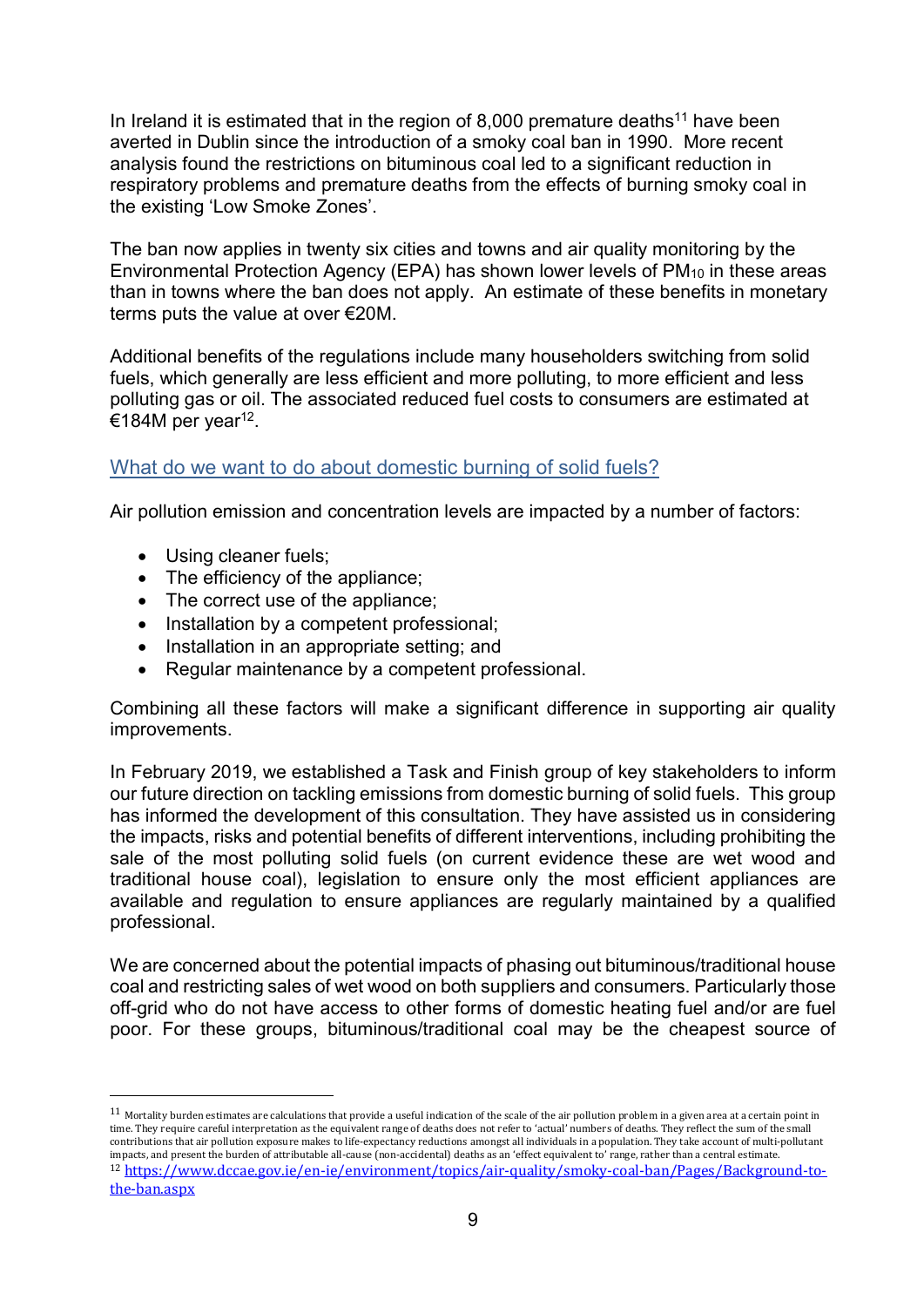heating. A recent Building Services Research and Information Association report<sup>13</sup>, commissioned by Defra, has challenged this view. Its findings indicated manufactured solid fuels are more cost effective when compared to bituminous/traditional house coal. It is therefore considered essential, as part of any measures to reduce emissions from domestic burning, any pre-conceptions should be addressed in the most effective way possible. We are engaging with coal merchants, and similarly wood suppliers in relation to the benefits of using properly seasoned and dry wood, in order to disseminate this message.

#### White Paper on a Clean Air (Wales) Bill

Alongside this consultation, we have also published a White Paper on a Clean Air (Wales) Bill which focusses on a proposal to amend the regime for Smoke Control to ease the enforcement burden on Local Authorities. We are seeking views later in this document on whether to mandate use of Smoke Control Orders in defined population areas and also on exploring the practicalities of legislating to include outdoor burning practices.

Within a Smoke Control Area (SCA), it is an offence to emit smoke from a chimney of a building (including domestic, residential or industrial premises) unless a fuel has been authorised for use or an appliance has been exempted for use in a SCA. Smoke control legislation is currently consolidated in the Clean Air Act 1993.

Part 3 of the Clean Air Act 1993 covers the law on Smoke Control Orders and their designation. Section 19 allows for the possibility of Welsh Ministers expanding Smoke Control areas by directing Local Authorities to expand them to their whole area. The Act aims to control emissions of dark smoke, grit, dust and fumes from a variety of sources, including industrial premises and furnaces.

Where a Local Authority declares a SCA, the emission of smoke from a chimney becomes an offence. However, prosecution is difficult as it is costly, time consuming and defences can be used (such as the use of an authorised fuel or exempted class of fireplace). With no power of entry for Local Authorities, enforcement becomes challenging.

Currently, Welsh Ministers have the power to make subordinate legislation to authorise the use of certain fuels in a Smoke Control Area (under section 20(6) of the Act) and to exempt certain appliances for use (under section 21(5)). Manufacturers submit their products for testing by technical advisers who subsequently recommend the products can be placed on the market.

## UK Environment Bill

There is a Wales-only provision within the UK Environment Bill which places a duty on Welsh Ministers to publish lists for recording authorised fuels and exempted classes of fireplace. Once enacted, the Welsh Ministers' power to make subordinate legislation in

-13

https://assets.publishing.service.gov.uk/government/uploads/system/uploads/attachment\_data/file/86742 9/burning-wood-consult-bsria-report1.pdf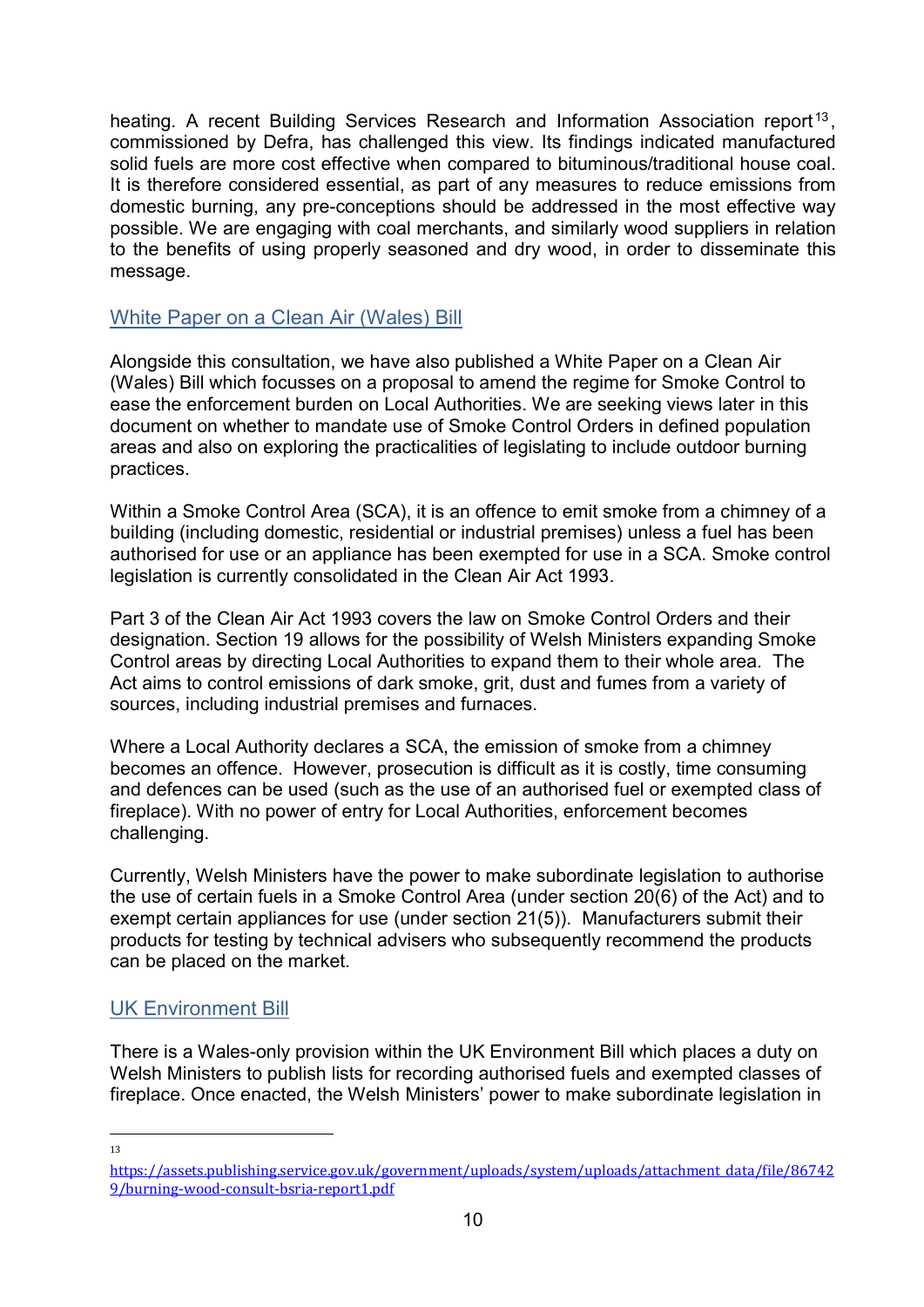respect of authorised fuels and exempted classes of fireplace will be repealed. Adopting published lists will bring Wales into line with England and Scotland.

This change will benefit businesses as the margin for error when recording fuels and appliances will be reduced; there will be less delay between testing the product and putting it on the market; and consumers will benefit as more products will enter the market sooner thereby increasing choice.

### Domestic solid fuels

Burning of solid fuels in any capacity produces emissions of PM2.5. However, some fuels produce considerably more PM2.5 than others when burnt in exactly the same setting. The main solid fuels used in a domestic setting are:

- Bituminous/traditional house coal: A naturally occurring mined product with significantly higher PM2.5 emissions than its anthracite, smokeless, counterpart.
- Smokeless coal (or anthracite): A form of naturally occurring mined high-purity coal which produces significantly lower PM2.5 emissions than other forms of coal and as such are classified as being authorised for use in Smoke Control Areas. It does however also release higher levels of CO2 into the air.
- Manufactured solid mineral fuels: These are "Manufactured smokeless fuels" as opposed to "Natural smokeless fuels" such as anthracites and dry steam coals.
- Manufactured solid fuels from 100% virgin timber: A manufactured product of firewood briquettes which burn with the same characteristics as virgin wood logs. These may produce very low smoke (and PM2.5) emissions when burnt in appropriate appliances.
- Manufactured solid fuels from woody biomass manufactured into briquettes: A manufactured product tested as Authorised fuels to verify they produce very low smoke (and PM2.5) emissions when burnt in appropriate exempt appliances
- Manufactured solid fuels from other biomass manufactured into briquettes: Commercially available 'other' fuels that have not been tested and should only be burnt in non-Smoke Control Areas.
- Wet wood: The term often given to firewood logs that have not been dried sufficiently for effective combustion. Wet wood may be freshly cut or partially seasoned and as such still has a higher moisture content which results in greater emissions when burnt. Severely wet wood will not burn until dried out when added to an established fire, during this period excess emissions will be released.
- Naturally seasoned wood: Wood that has been left to naturally air dry and should not be burnt until below 20% moisture content.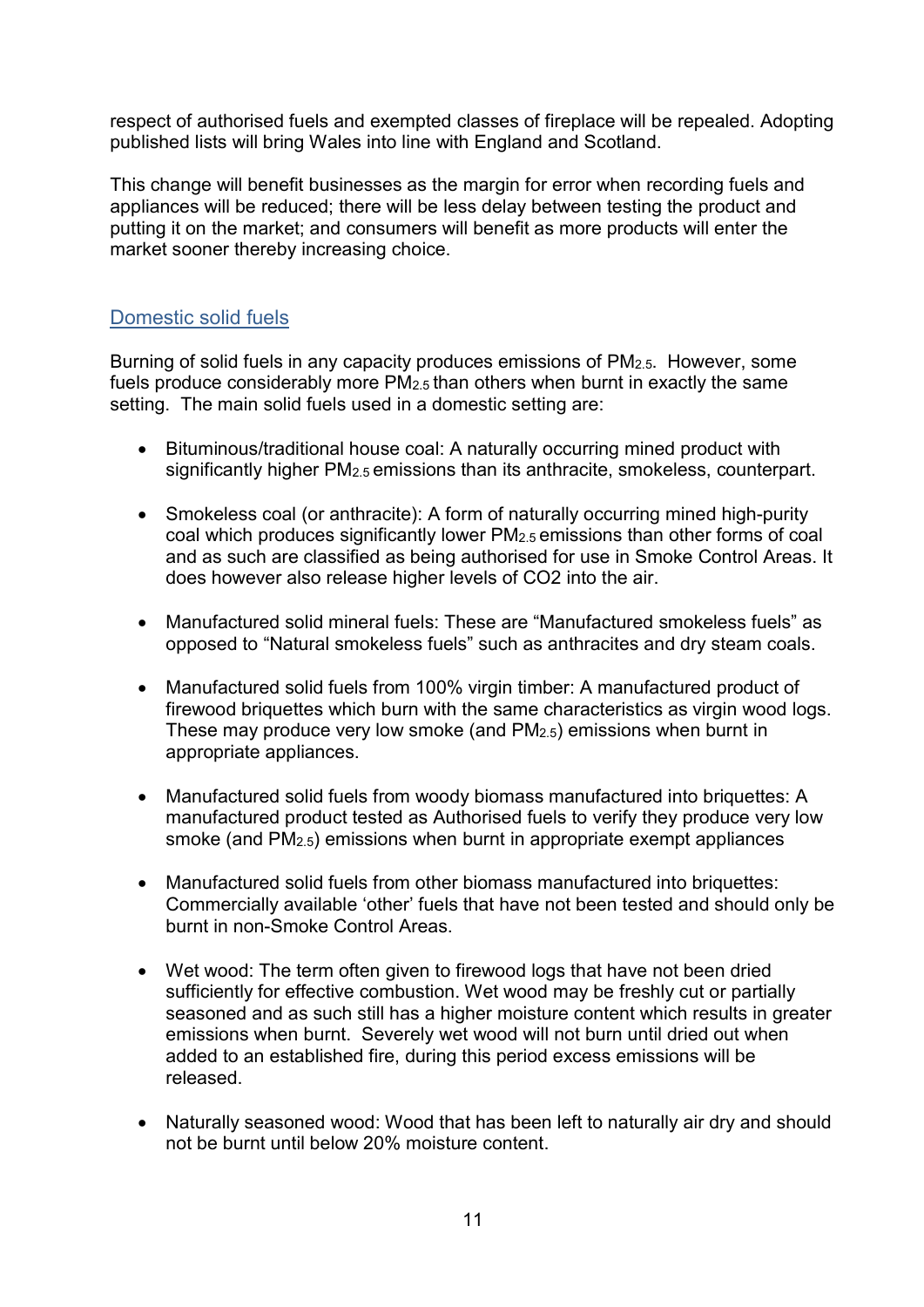Kiln dried wood: Wood that has been kiln dried so as to significantly speed up the drying process to below 20% moisture content.

We commissioned Wood PLC to develop a package of measures for reducing emissions of air pollutants using the Multi-Pollutant Measures Database (MPMD). Regulating the sale of wet wood and traditional coal, amongst others, were identified as measures which reduce emissions and in doing so deliver compliance with European obligations.

In respect of climate change commitments however, we must be mindful of the need to transition away from burning fuels and move to low carbon and sustainable means of heating our homes. The Climate Change Committee has estimated

"by 2030, low-carbon heat installations in homes could represent up to around 80% of sales. Of these low-carbon heat installations, 75% are heat pumps (including hydrogen hybrids), 19% are low-carbon heat networks, and 5% are other flexible electric heating with space heat storage or solar thermal."<sup>14</sup>

# Proposed action to tackle emissions from domestic burning of solid fuels

This consultation seeks views on proposals to:

- Phase out the sale of bituminous/traditional house coal for domestic burning;
- Prohibit the sale of wet wood for domestic delivery and /or use unless in quantities above a certain limit;
- Apply sulphur standards and smoke emission limits to all manufactured mineral solid fuels; and
- Apply standards to manufactured biomass solid fuels.

As referred to above, according to the most recent Welsh Housing Conditions Survey<sup>15</sup>, only 1% of homes in Wales use solid fuels as a main heating source. This includes bituminous/traditional house coal, smokeless fuel, anthracite nuts, wood and biomass. This has fallen by two thirds against the comparable 2008 survey<sup>16</sup>. It is recognised that the households reliant on solid fuel for heating are predominantly in rural areas where alternatives are not readily available. It is also the case that a higher proportion of households in rural Wales live in fuel poverty, being above the 12% for Wales as a whole. It is therefore crucial that any proposals also consider mitigation and measures to address this.

The proposals set out in this consultation provide measures to achieve a clear reduction in PM2.5 emissions from the burning of solid fuels. Additionally, we believe consumers will not be adversely affected because moving away from heavily polluting fuels and to low smoke fuels actually represents better efficiency and value for money. As part of the

-

<sup>14</sup> https://www.theccc.org.uk/wp-content/uploads/2020/12/The-Sixth-Carbon-Budget-The-UKs-path-to-Net-Zero.pdf page 111

<sup>15</sup> https://gov.wales/welsh-housing-conditions-survey

<sup>16</sup> https://gov.wales/living-wales-survey-2008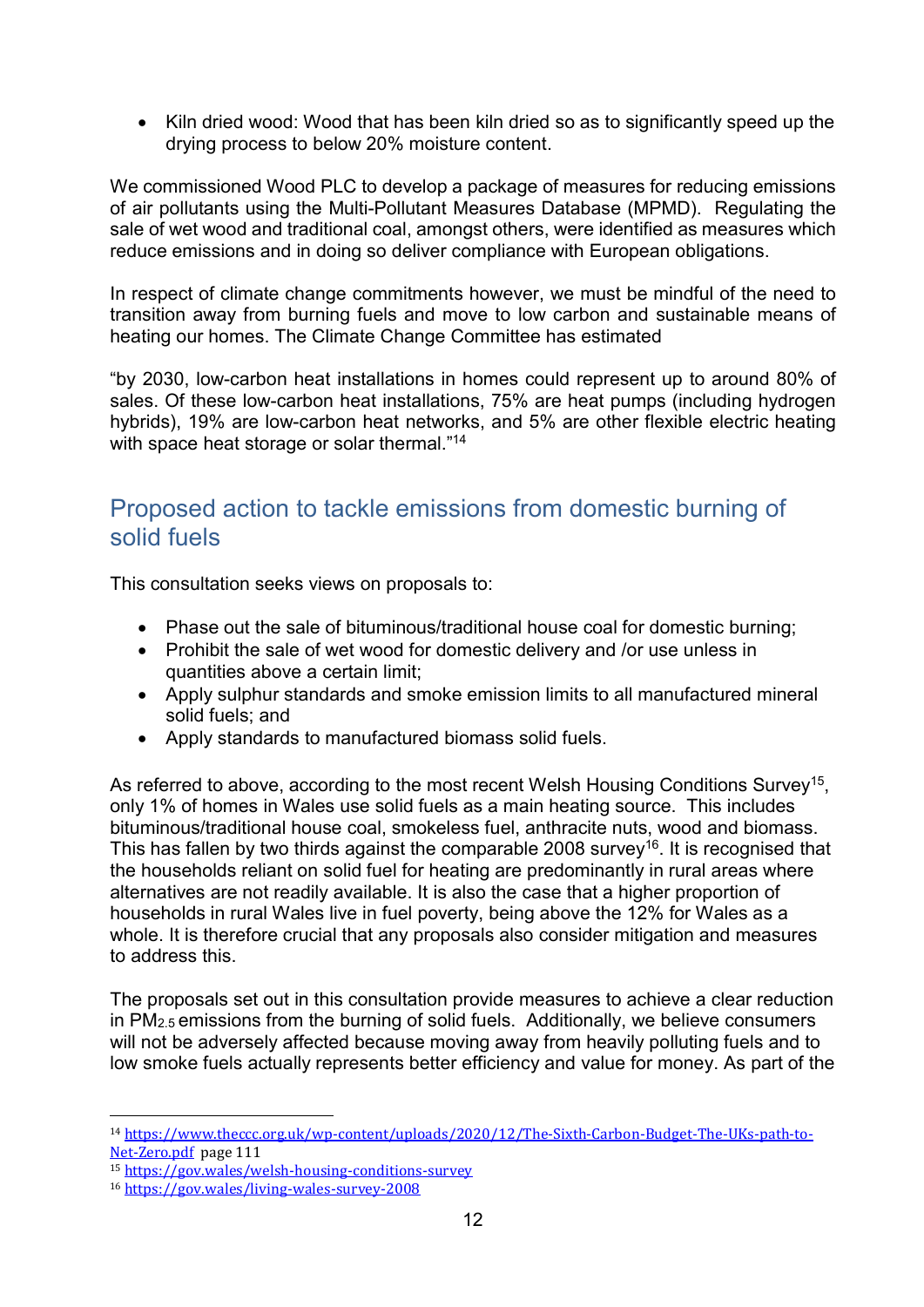wider Clean Air Plan for Wales we will be engaging in activities to make people aware of these benefits.

## Phasing out the sale of bituminous/traditional house coal for domestic burning

Our Clean Air Plan for Wales commits us to prohibiting sale of the most polluting fuels throughout Wales. Next to wet wood, traditional house coal is one of the most polluting fuels (in terms of PM2.5) on the domestic market which, in recognition of the associated carbon emissions, requires immediate action to tackle. Smokeless coal such as anthracite on the other hand is estimated to be four times less polluting than bituminous/traditional house coal and is comparable to manufactured solid fuels in terms of emissions produced and overall burn/heat efficiency.

In terms of heating costs<sup>17</sup>, whilst bituminous/traditional house coal is on average cheaper than smokeless fuels the annual delivered energy cost is greater, dependent of course on the efficiency of the appliance used. We estimate a very small fraction of consumers who use traditional house coal for total heating with room heaters would experience an increase in the overall cost of fuel if they are currently using the lowest cost, most heat inefficient coal. Alongside any restriction on sale and use of such coal, there would be a need for an effective campaign to demonstrate the cost and efficiency of alternative heating fuels. We have considered potential mitigating actions for vulnerable groups, including those living in fuel poverty and welcome further feedback on how this should be managed.

We intend to deliver the proposed ban through engagement with the main suppliers. This will address the majority of the market quickly and with relative ease. One model to consider would be similar to that adopted in Ireland where all coal bagging operators and fuel suppliers for the residential market must register with the appropriate body (the EPA in Ireland) and maintain a record of their product showing that it is compliant with the Regulations.

Alternatively, an industry led product accreditation certificate (similar to the Ready to Burn certification in respect of wood) could be established to help suppliers and consumers identify the appropriate products.

Informed by the feedback from this consultation we will fully examine the delivery options for Wales, taking account of existing good practices models such as that employed in Ireland.

-17

https://assets.publishing.service.gov.uk/government/uploads/system/uploads/attachment\_data/file/86742 9/burning-wood-consult-bsria-report1.pdf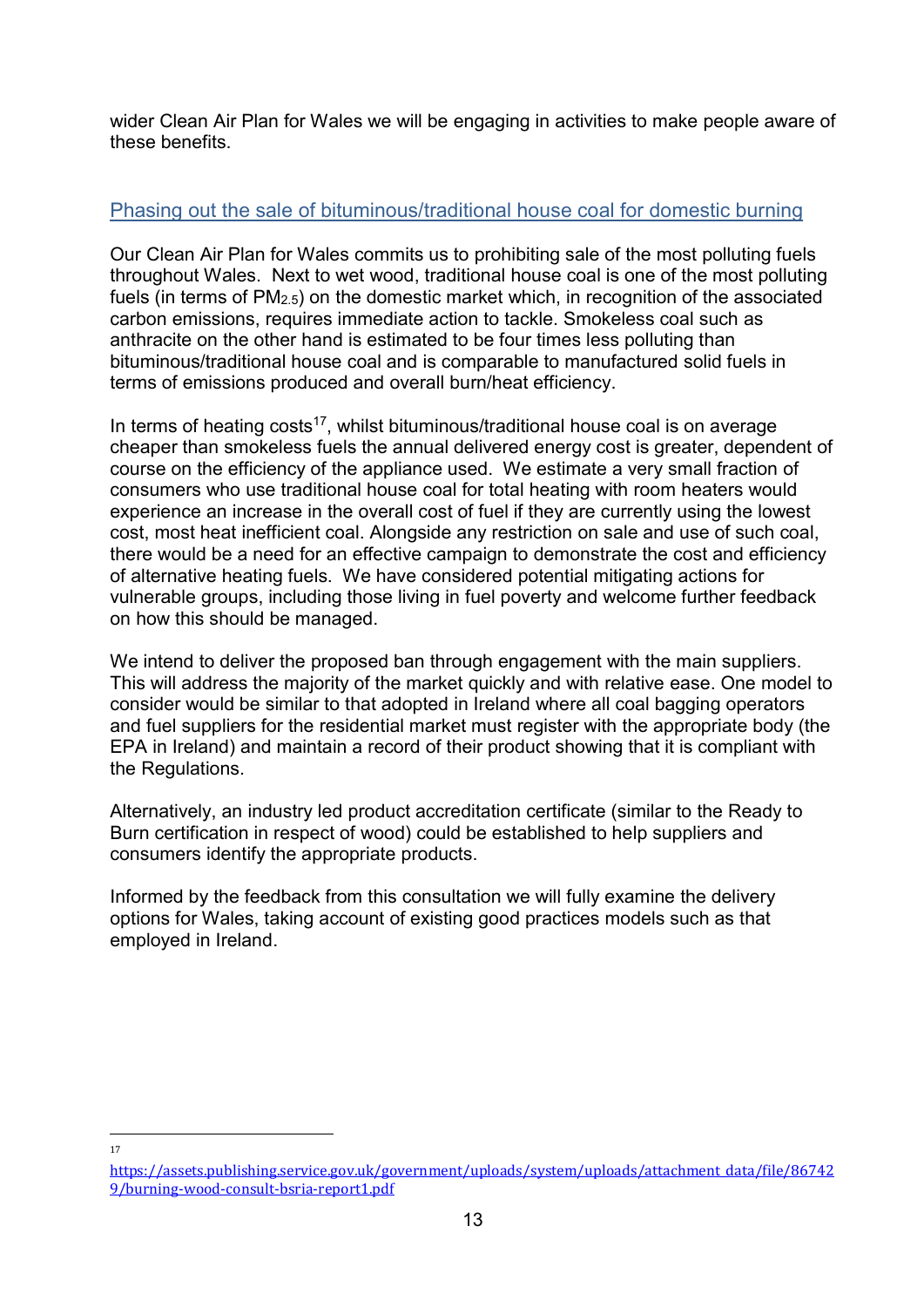#### Questions

- 1. Do you agree that we should phase out the sale of bituminous/traditional house coal for domestic consumption?
- 2. What do you consider is a reasonable transition period to allow industry and householders to use up existing stock?
	- a. 1 year?
	- b. 2 years?
	- c. No transition period?
- 3. In the event of a ban we would need to ensure that bituminous/traditional house coal products are prevented from being marketed as "smokeless" or "low smoke" fuels?
	- a. Would you consider the Irish model of registration of suppliers appropriate? (please provide your reasoning)
	- b. Would you prefer to see an industry-led approach? (similar to "Ready to Burn" scheme referred to in the wood section below)
- 4. In order to comply with any proposal to phase out bituminous/traditional house coal what adjustment, if any, would your business need to make?
- 5. What support might you require to make these adjustments?
- 6. Do you agree that we are taking appropriate steps in view of the need to reduce our carbon emissions?
- 7. If you have any further comments or suggestions on this section, please provide them here.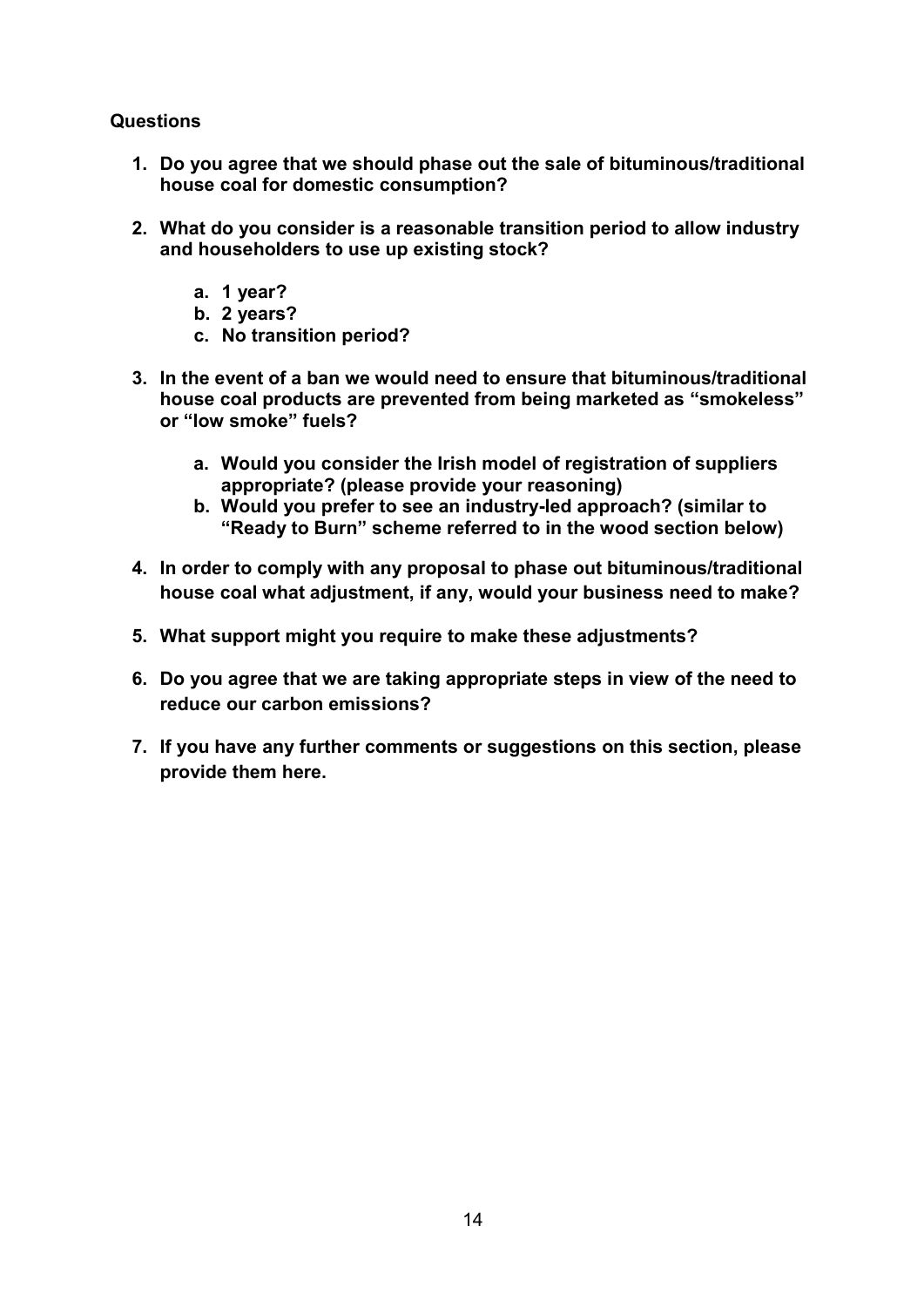## Prohibit the sale of wet wood for domestic burning

Estimating the consumption of firewood is difficult due to the large number of suppliers and the potential for private or self-supply. Defra's Clean Air Strategy estimated consumption at up to 6M tonnes a year<sup>18</sup>. The Forestry Commission suggests the figure to be closer to 3M tonnes. Fuel suppliers estimate this figure to be closer to 2.5M tonnes a year with consumption in Wales roughly 150-200 kilotonnes<sup>19</sup>. The HETAS with support from the Stove Industry Alliance carried out a survey in 2019<sup>20</sup> which was independently verified by Kiwa, based on 10,620 respondents. This survey showed that the volume of wood burnt was 1.85M tonnes, less than a third of the estimate used in Defra's Clean Air Strategy.

A Wales wide survey conducted in 2012 estimated that annual usage for domestic burning was approximately 576,000 $m<sup>3</sup>$  of solid wood<sup>21</sup>. Without information on the particular types and density of the wood, it is not possible to convert this volume into a weight equivalent. It is clear however that a significant amount of wood is being burnt in Wales annually.

Wood is ordinarily categorised as being dry if it has less than 20% moisture and wet if the moisture content is above 20%. Freshly cut wood can have as much 60% moisture at the point it is felled whereas wood that has been naturally dried / seasoned or kiln dried has on average between 12%-20%. Kiln dried wood requires some form of energy input to dry the wood while naturally dried wood generally does not.

Wood with a higher moisture content is found to produce more smoke than dry wood. Equally, wood that is too dry burns too quickly which in turn increases unwanted emissions. A little moisture is good for moderating the burn rate.

Determining the moisture content of wood when it is burned is even more challenging than the total volume. Estimates from industry suggest that around 80% of wood is supplied wet; but other sources such as the Domestic Wood-Use Survey<sup>22</sup> run by Business Energy and Industrial Strategy (BEIS) suggest a much lower proportion – possibly as low as 20%.

Much of the wood sold in smaller quantities, for example at service stations, DIY stores, garden centres and at the roadside, is incorrectly assumed to be dry and as such is used immediately. We propose to bring forward legislation which prohibits the sale of wood with a moisture content of 20% or more, except when it is bought in larger quantities with the intention of seasoning it prior to use.

-18

https://www.gov.uk/government/publications/summary-results-of-the-domestic-wood-use-survey

<sup>19</sup> CPL Industries market calculation, 2019

<sup>20</sup> https://www.auldtonstoves.co.uk/wp-content/uploads/2019/12/A-Review-of-the-Impact-of-Domestic-Combustion-on-UK-Air-Quality-1.pdf

<sup>21</sup> https://llaisygoedwig.org.uk/wp-content/uploads/2013/12/Wales-Domestic-Firewood-Survey-2012.pdf <sup>22</sup> Summary of the domestic wood-use survey, BEIS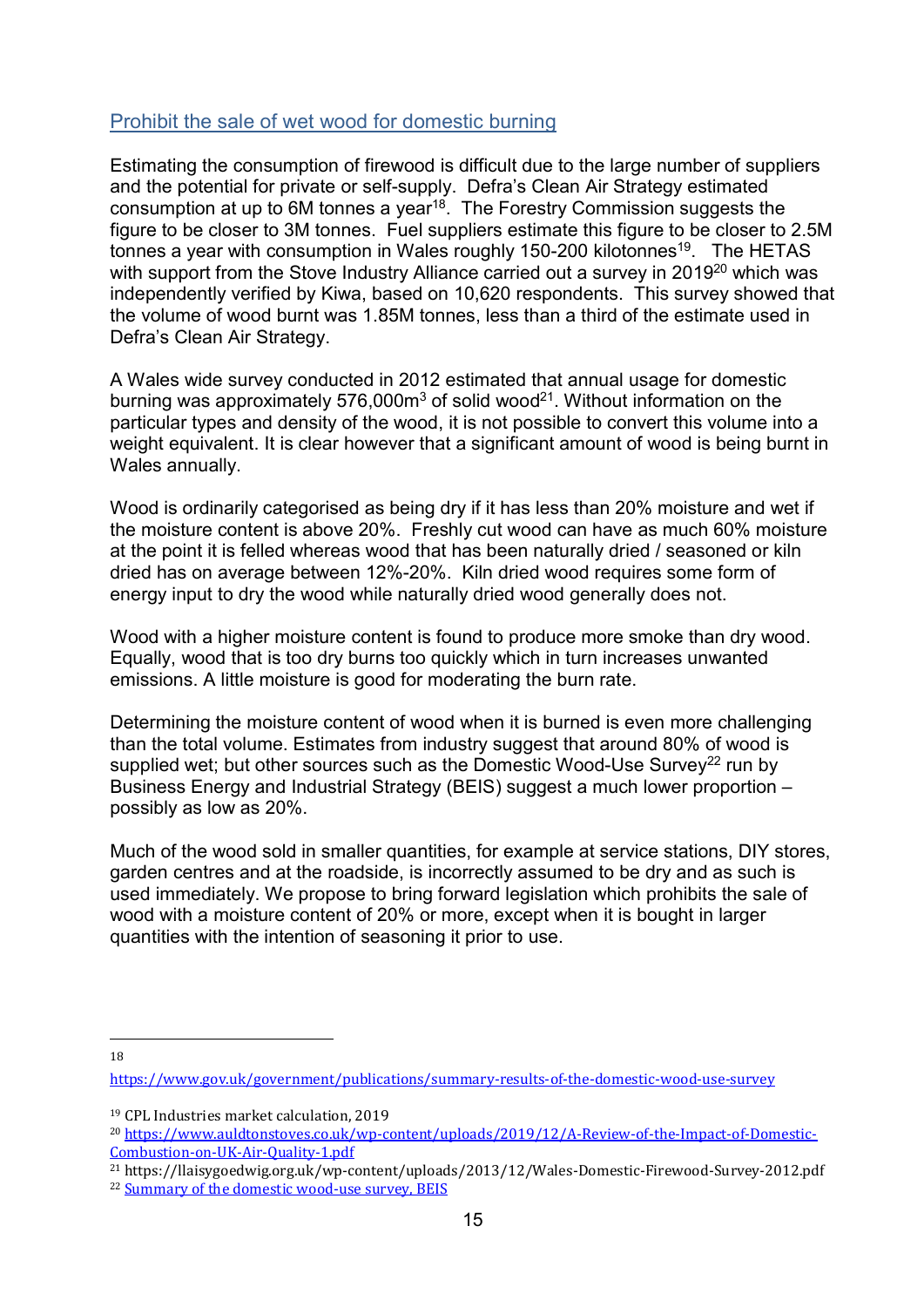In consideration of the potential impact of this on fuel suppliers in Wales, an appropriate transition period may be required to allow suppliers to season or otherwise sell existing supplies.

In order to implement this change, as has been proposed by the UK Government, the Welsh Government proposes to build upon the existing industry-led Ready to Burn certification scheme. Suppliers wishing to sell wood after the transition period would need to apply for the appropriate certification.

#### Questions

- 8. We are considering a minimum volume for the sale of wet wood to householders. We are proposing that this is set at  $2m<sup>3</sup>$ , but we wish to seek views on this point. Please indicate what limit you think this should be set at.
	- a. There should be no limit
	- b. No volume below 0.5m<sup>3</sup>
	- c. No volume below  $1m^3$
	- d. No volume below 2m<sup>3</sup>
	- e. No sales of wet wood

Note: A normal net bag of wood purchased from a DIY store, garage or other outlet is usually less than 0.1m<sup>3</sup>.

9. Do you think that suppliers and retailers should be given a transition period to sell existing stocks of wet wood?

Note: Suppliers and retailers would be permitted to store supplies of wet wood for drying however they would not be allowed to sell this to domestic consumers if it has a moisture content above 20%.

10. If so, how long should any transition period be?

- a. 1 year
- b. 2 years
- c. No transition period
- 11. Do you agree that wood fuel suppliers should be required to be members of a certification scheme that provides assurance (via testing and auditing) that the wood is of a moisture content of 20% or less?
	- a. Yes
	- b. No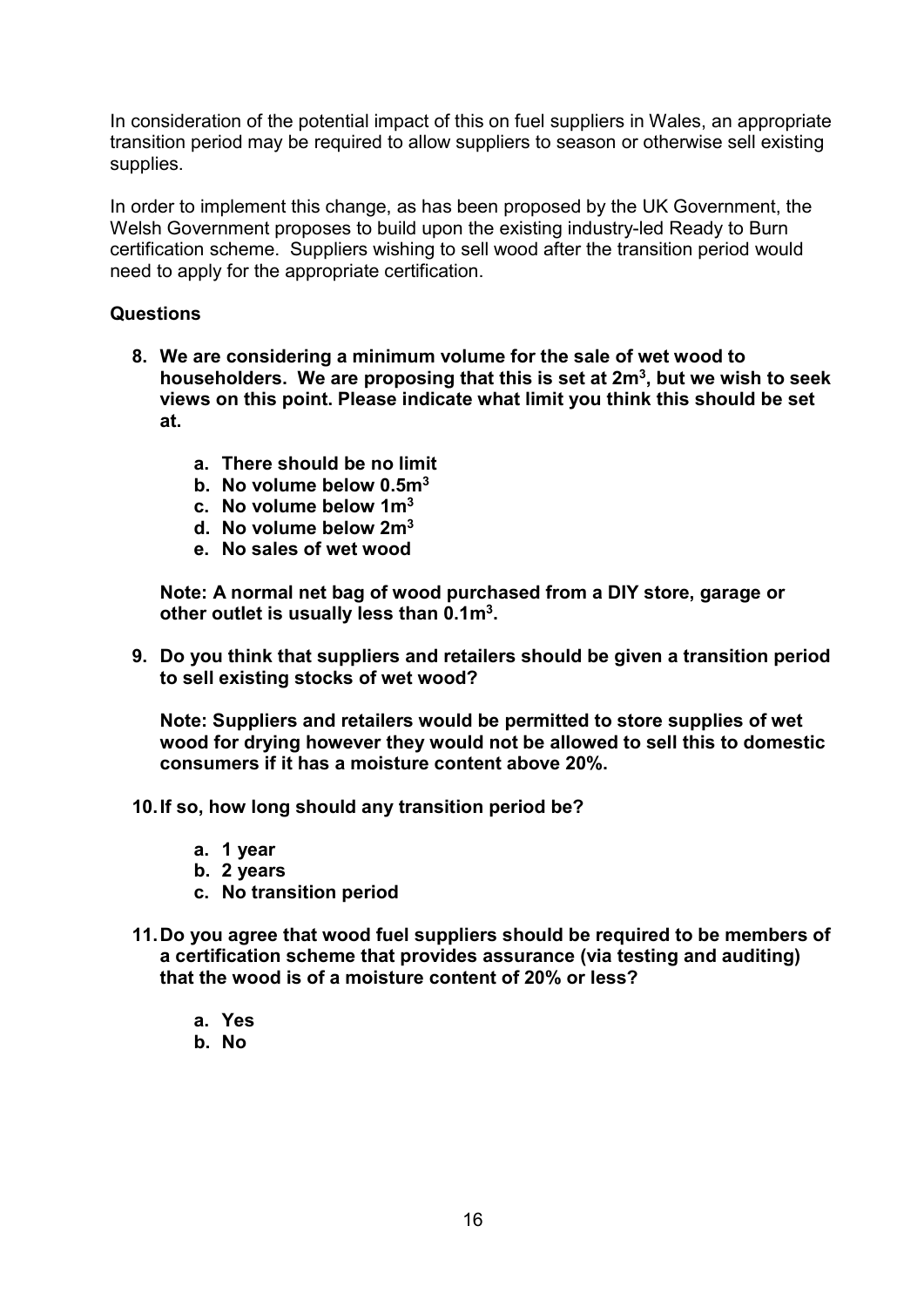- 12. Do you agree that retailers selling wood should be legally required to store the wood in such a way that it will maintain at least the stated moisture content?
	- a. Yes
	- b. No
- 13. Alternatively, would you welcome a campaign to provide guidance to both retailers and households on how best to store both wet and dry wood, and how long to store to ensure it is seasoned properly?
	- a. Yes
	- b. No
- 14. Do you feel Welsh Government should treat kiln dried wood differently to naturally dried wood or treat both types equally?
- 15. Should the sale of wet wood to domestic properties be treated differently in rural as opposed to urban settings?
- 16. If you are a supplier/retailer, how would these proposals affect your business?
- 17. What support might you require to make these adjustments?
- 18. If you have any further comments or suggestions on this section, please provide them here.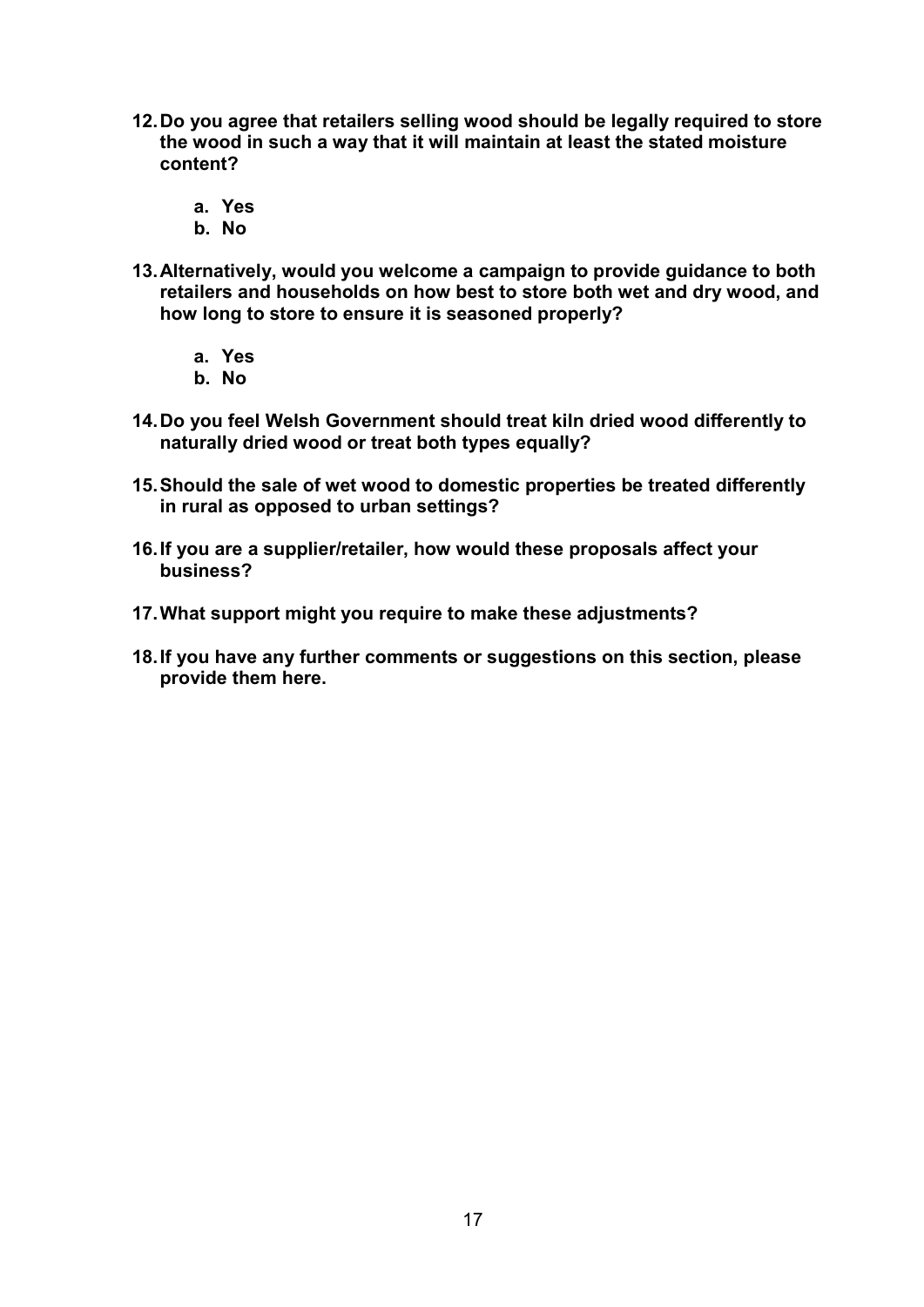### Applying standards to manufactured mineral solid fuels

Fuels with a high sulphur content are harmful to human health and the natural environment.  $SO<sub>2</sub>$  causes nerve stimulation in the lining of the nose and throat. This can cause irritation, coughing and a feeling of chest tightness, which may cause the airways to narrow. People suffering from asthma and other respiratory ailments are considered to be particularly sensitive to  $SO<sub>2</sub>$  concentrations<sup>23</sup>.

In Wales domestic burning is estimated to contribute 18% of the total  $SO<sub>2</sub><sup>24</sup>$  emissions, compared to 23%<sup>25</sup> across the UK as a whole. Nevertheless, feedback from the Welsh Government's Domestic Combustion Task and Finish Group, supported by discussions with officials in Defra supports the need to regulate the sulphur content of manufactured fuel products. The seemingly low cost of high sulphur raw materials for manufactured solid fuels and the lack of regulation to limit the amount being used has resulted in a greater take up from industry.

As it currently stands, only fuels intended for use in a SCA have a sulphur content limit of 2% but not elsewhere. Only four Local Authorities in Wales have SCAs<sup>26</sup> and as such the sulphur content in fuels for the majority of the country remain unregulated. The problem is often compounded by the availability of a number of marketed smokeless solid fuels which have significantly higher sulphur content levels.

Engagement with both chimney sweeps and stove manufacturers has emphasised the detrimental effect high sulphur fuels can have on appliances and chimneys, often significantly shortening the product lifespan and reducing their efficiency.

Fuels approved for use in a SCA also have to pass a smoke emission test ensuring that they emit no more than 5 grams of smoke per hour of operation. We are also proposing to apply the smoke emissions standard to all manufactured mineral solid fuels for use anywhere in Wales.

This will provide a clear minimum standard for all manufactured solid fuels in Wales and aligns with proposals from Defra, which is especially important for communities near the border.

#### Questions

#### 19. Do you agree that we should introduce a standard for all manufactured mineral solid fuels which confirms they are below 2% sulphur and meet a smoke emissions limit of 5g/hr?

- a. Yes
- b. No

<sup>-</sup><sup>23</sup> https://naei.beis.gov.uk/overview/pollutants?pollutant\_id=8

<sup>24</sup> As above

<sup>25</sup>https://assets.publishing.service.gov.uk/government/uploads/system/uploads/attachment\_data/file/778 483/Emissions of air pollutants 1990 2017.pdf

<sup>26</sup> Flintshire County Borough Council, Newport City Council, Swansea Council and Wrexham County Borough Council.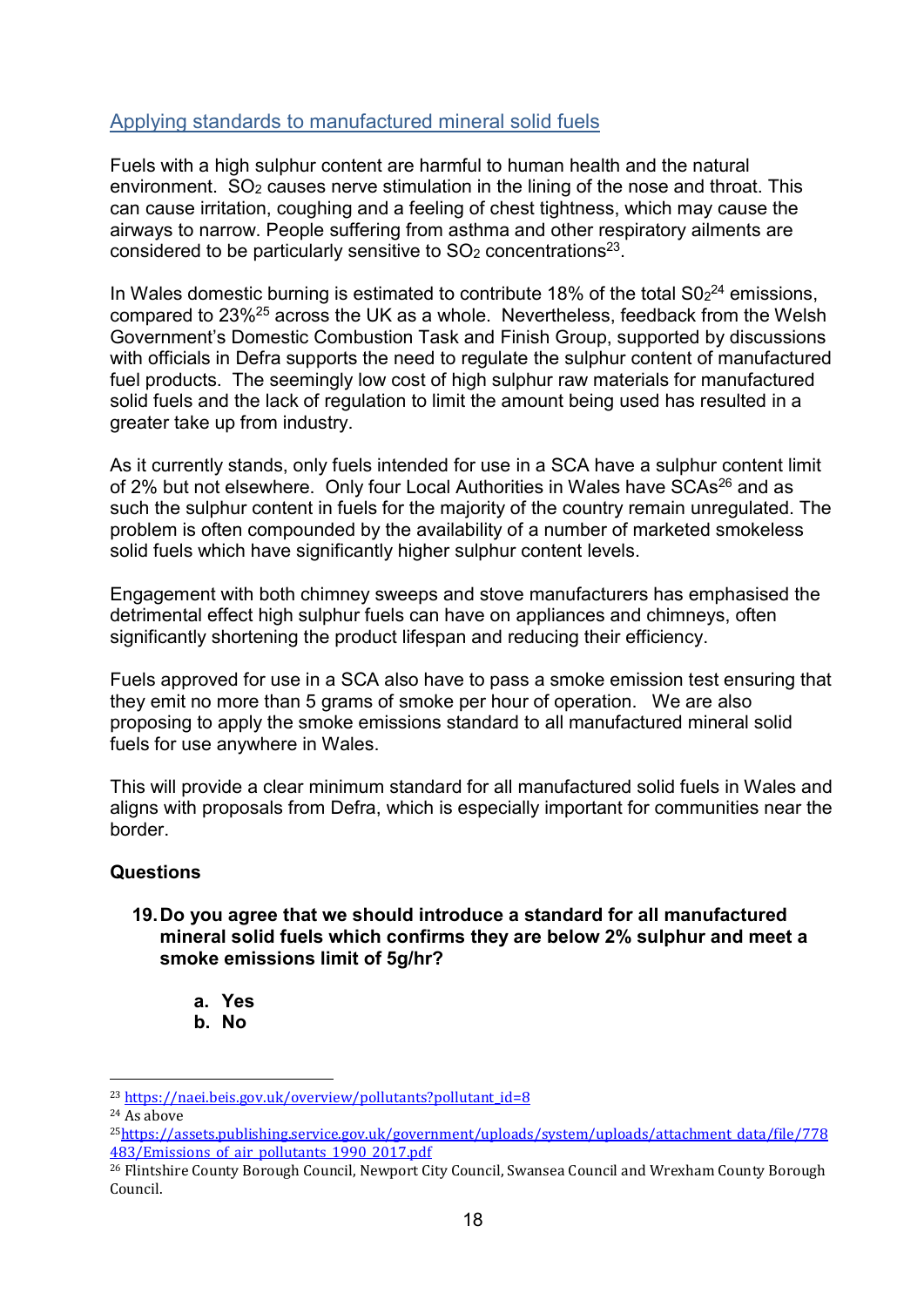20. In order to comply with any proposal to apply sulphur and smoke emissions standards to all manufactured mineral solid fuels, what adjustment, if any, would your business need to make?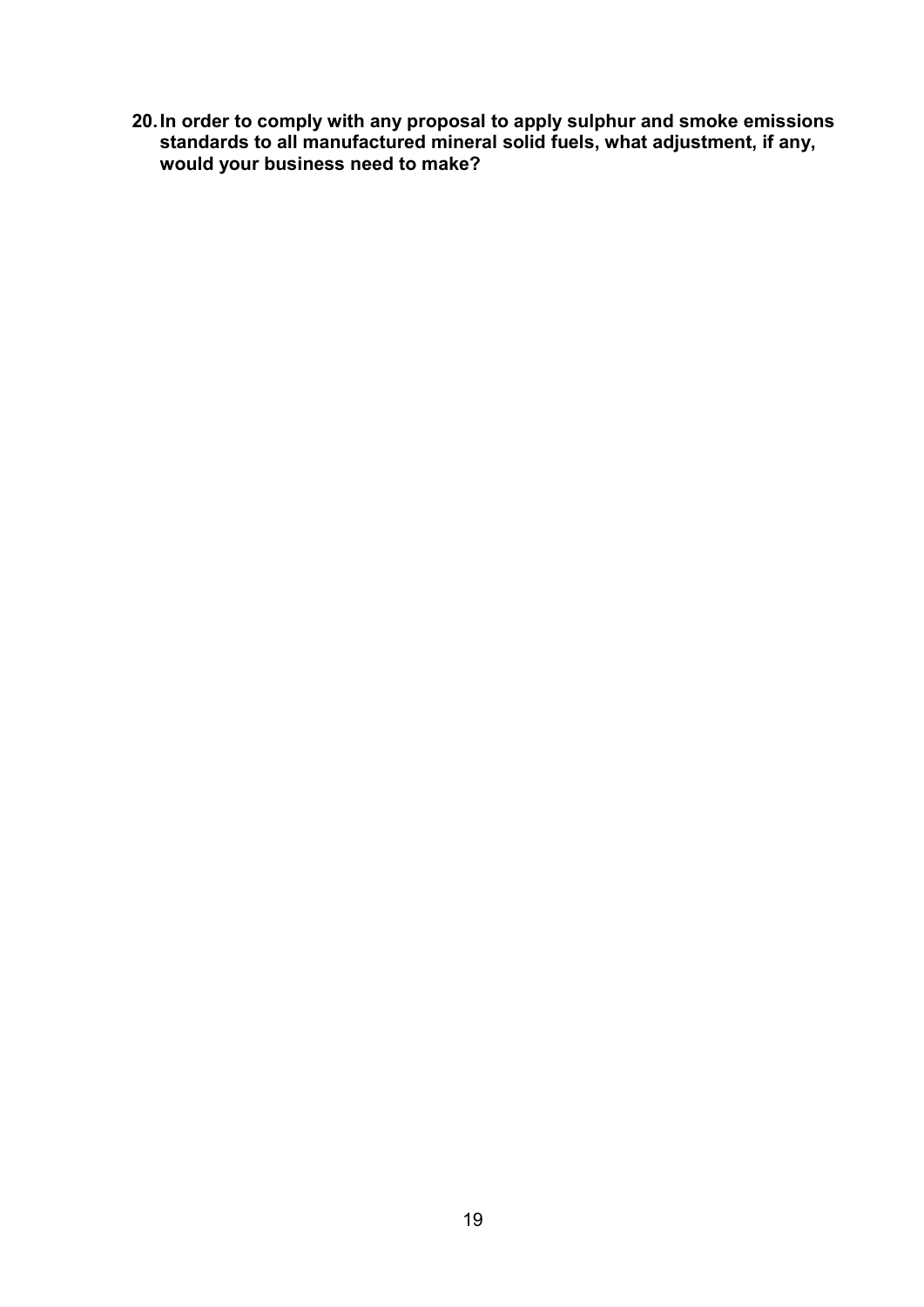#### Manufactured biomass solid fuels

There are an increasing variety of alternative biomass based solid fuels on the market and being developed, such as waste coffee ground logs and pellets. The UK Government's Secretary of State for Business Energy and Industrial Strategy (BEIS) has approved a Sustainable Fuel Register (SFR) to certify such products. The certification regime is currently focused on reducing greenhouse gas (GHG) emissions. We propose to engage with SFR and BEIS to expand the certification to include air quality factors such as PM.

#### **Questions**

- 21. Do you agree we should endorse the SFR and actively encourage applications from manufacturers in Wales?
- 22. Do you agree any registration scheme for manufactured biomass solid fuels should be expanded to include testing and certification for PM and other emissions?
- 23. If you have any further comments or suggestions on the sections on manufactured fuels, please provide them here.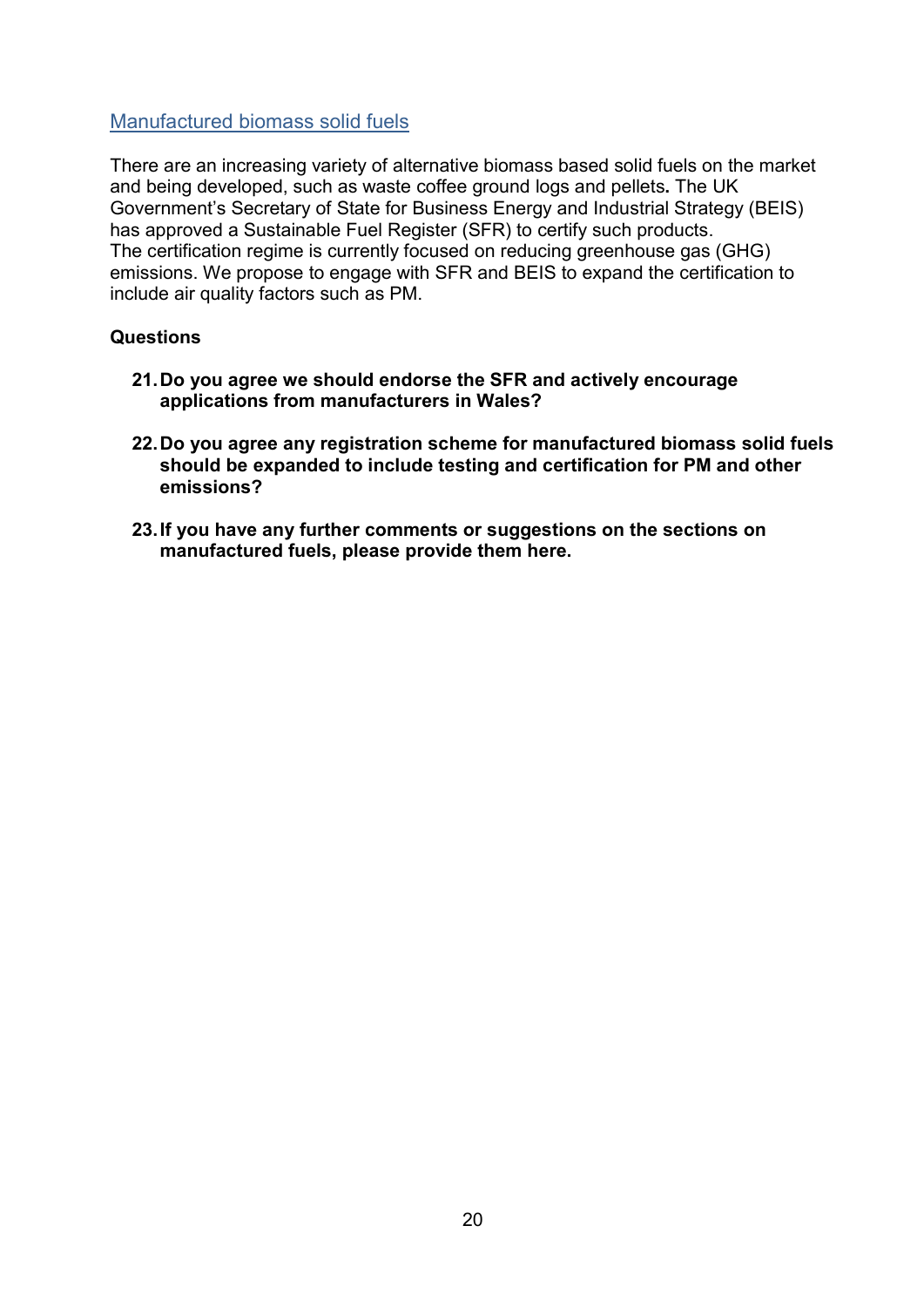### **Appliances**

Whilst new stoves are becoming more efficient, there is still an issue over how to address older, less efficient and more polluting appliances. There is an initial question as to how best to identify these appliances and a supplementary matter of how best to ensure that they are, where practical and possible, replaced.

In respect of new appliances, the new clearSkies labelling system will help ensure consumers are clearer about the options available to them, and are able to make more informed choices when considering a purchase.

#### **Questions**

- 24. Do you agree an appropriately qualified technician (installers, service engineers and sweeps) should certified to enable them to give environmental guidance and condemn dangerous appliances?
- 25. Some regions of France require chimneys to be swept annually by a registered and qualified sweep. Otherwise, in the event of a fire caused by the stove, the home insurance will not be valid. Do you agree this approach should be adopted in Wales?
- 26. Would you consider some form of scrappage scheme to be an appropriate method to encourage the replacement of inefficient appliances currently in use?
- 27. Should any scrappage scheme be limited to households where the burning of solid fuels is the primary heat source or should this be expanded to encourage people to use non-carbon heating?
- 28. It is presently outside the scope of the Welsh Government to set taxation rates. Do you support a proposal to explore a lower VAT rate on domestic fire and stove maintenance to encourage householders to maintain their appliances regularly?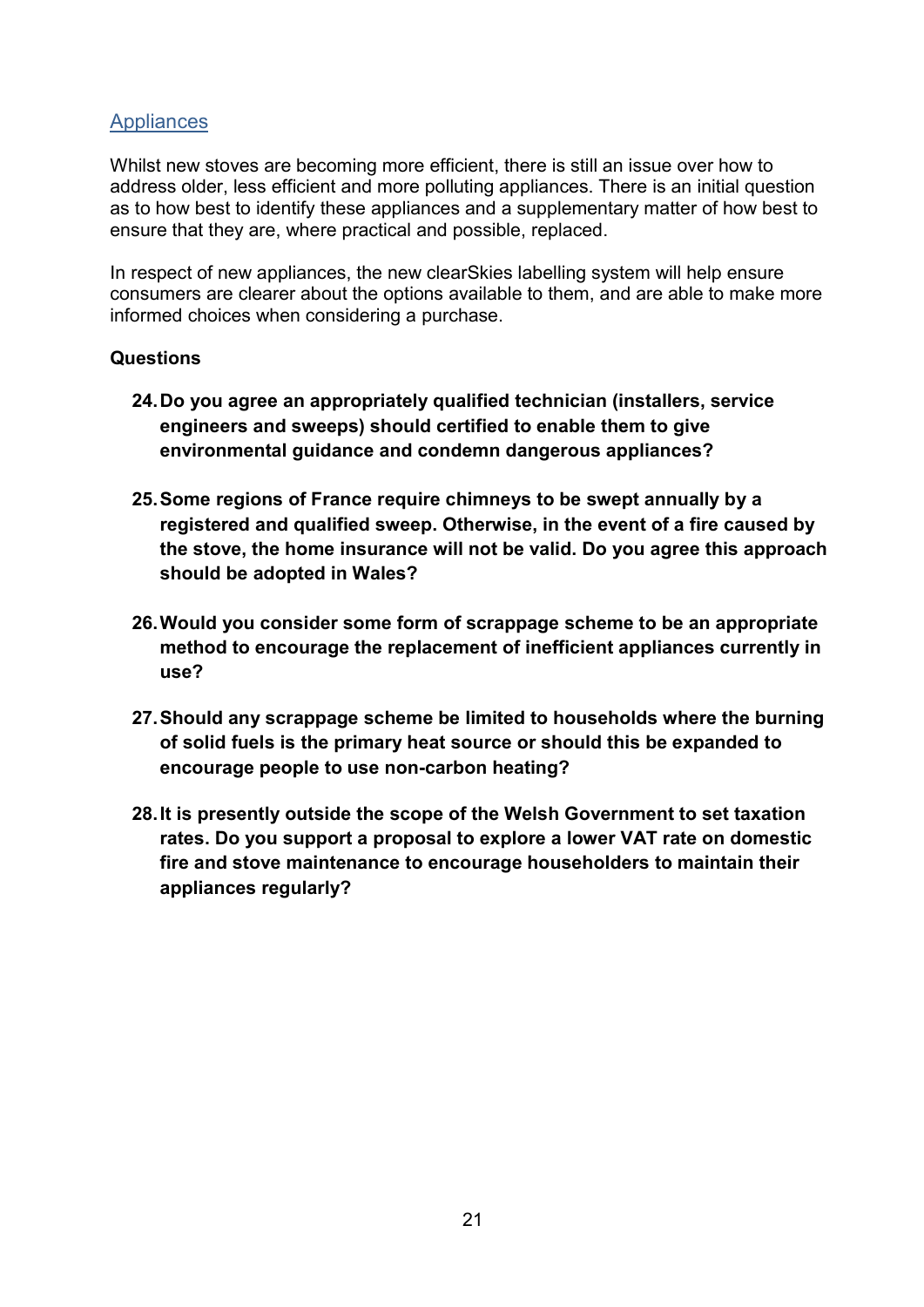### Support for households to change to alternative heating sources

Changes to the availability of certain fuel types, particularly bituminous or traditional house coal and unseasoned wood which may be sourced more cheaply than other fuels, have the potential to impact on fuel poverty. This is particularly the case in rural areas where access to alternatives are restricted or uneconomical. The Welsh Government is determined to eradicate fuel poverty, and so any actions taken on domestic burning must not result in keeping people in, or moving them towards, fuel poverty. Working towards Net Zero will play a part here, as governments across the UK develop strategies to electrify the heating of our homes, and reduce the use of high carbon fuels.

We are therefore seeking opinions on a range of options which have been developed and are outlined below. We also wish to identify any alternative options for supporting households to transition away from domestic burning and install less polluting, more sustainable and greener heating sources, or to install more efficient appliances where more sustainable options are uneconomic or unsuitable.

#### Option 1 – Voluntary Scrappage Scheme

Voluntary scrappage schemes have been tried in a number of European countries, with varying degrees of success. This option would provide support for eligible households currently using open fires or wood-burning/multi-fuel burning stoves as their primary heat source. The support would be intended to upgrade to alternative sources of heating where possible, and to a more efficient, Ecodesign compliant appliance where this is impractical or too costly.

The approach would be to establish eligibility, prioritise those households most in need and with a sliding scale of support depending on circumstances.

- 1. Eligibility
	- a. Fuel poverty;
	- b. In receipt of benefits/universal credit;
	- c. Member of household with limiting health conditions (including respiratory diseases, COPD, childhood asthma);
	- d. Others in rural communities.
- 2. Prioritisation of household criteria
	- a. Currently primary/sole source of heating;
	- b. Home with no or low insulation;
	- c. Off gas-grid.
- 3. Sliding scales of support depending on eligibility and household criteria
	- a. Full support for eligible households to change from coal/wood to noncarbon sustainable heating; e.g. electric, solar, air or ground source heat pumps;
	- b. A% for eligible households to convert from coal/wood to other forms of heating;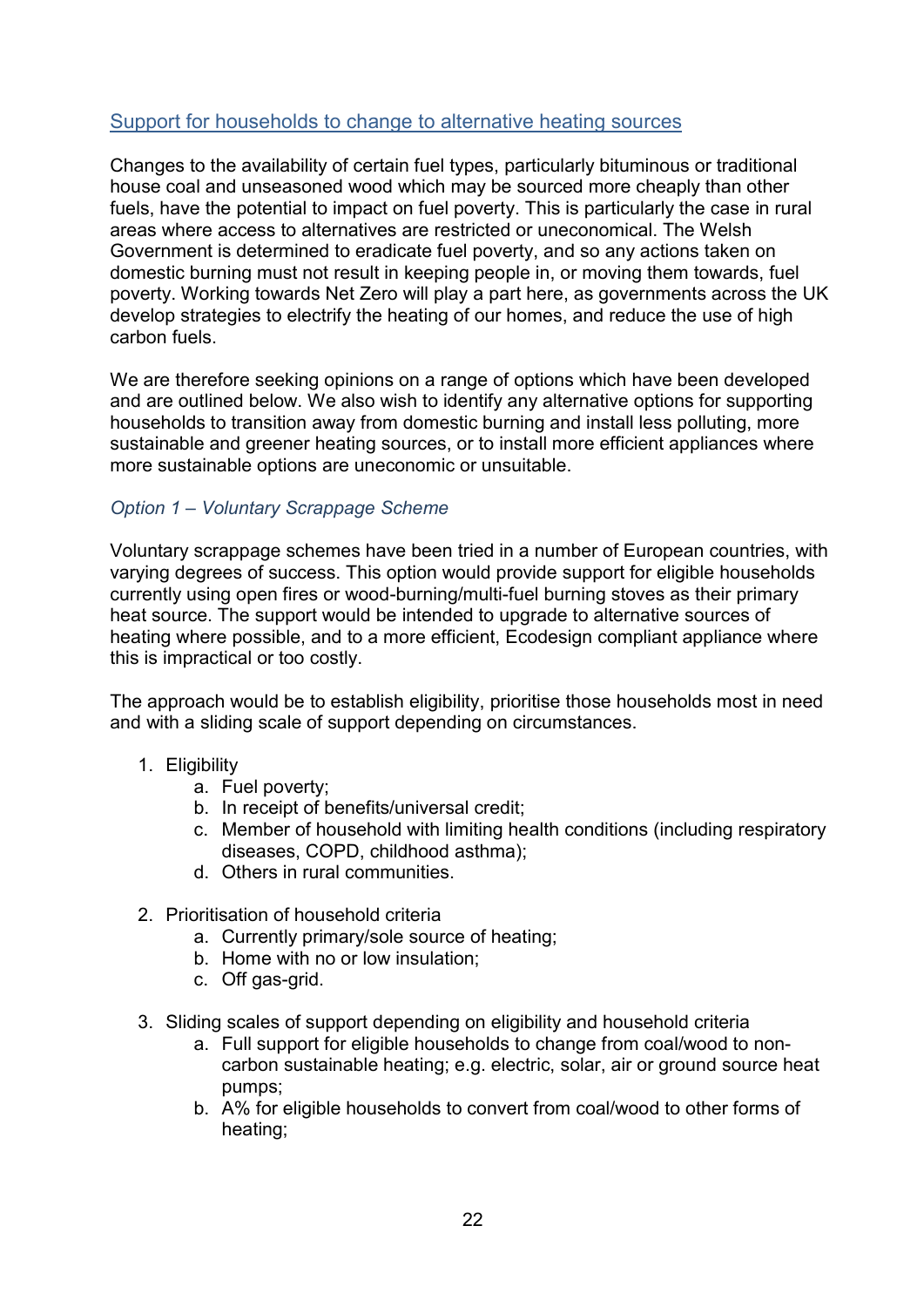c. B% if upgrading from open fire / older less efficient wood-burning stove to modern eco-design compliant appliance, only where no alternative source of heating is viable.

#### Option 2 – Mandatory removal/replacement of non-compliant appliances

This option considers the introduction of a registration scheme that would record all households where domestic burning is used as a source of heat. This would require engagement with industry bodies and businesses such as coal merchants, wood suppliers, chimney sweeps and stove installers in order to identify such households.

The proposal would be to initially compile a register of all households with open fires and appliances, then working with appropriately qualified personnel in the installation and maintenance fields determine how many are compliant with Ecodesign requirements. Support would then be provided for households to replace any existing systems with alternative heating sources.

- 1. Registration of homes with open fires and wood or multi-fuel burning appliances;
	- a. Compulsory testing of appliances to assess compliance with Ecodesign criteria. Failure to meet those criteria would result in the mandatory replacement of appliances:
		- i. Full support if changing from coal/wood to non-carbon sustainable heating; e.g. electric, air or ground source heat pumps;
		- ii. Full support if converting from coal/wood to other forms of heating;
		- iii. A% support if upgrading from open fire / older less efficient woodburning stove to modern eco-design compliant appliance only where other alternatives are unavailable/uneconomical to run.

#### Option 3 – Combination of Voluntary Scrappage Scheme and Expanded SCA

This option considers the impact of including SCA residents within the scope of a scheme. Greater support for non-SCA households with open fires or woodburning/multi-fuel burning stoves to upgrade to alternative sources of heating may be required.

The Clean Air Act 1993 s24 provides that local authorities may contribute to any cost of adaptations to dwellings to ensure compliance with an SCA, up to 30% of the costs. Under Schedule 2 of the Act, where the dwelling predates 1964, the local authority must contribute at least 70% of the cost of adaptations.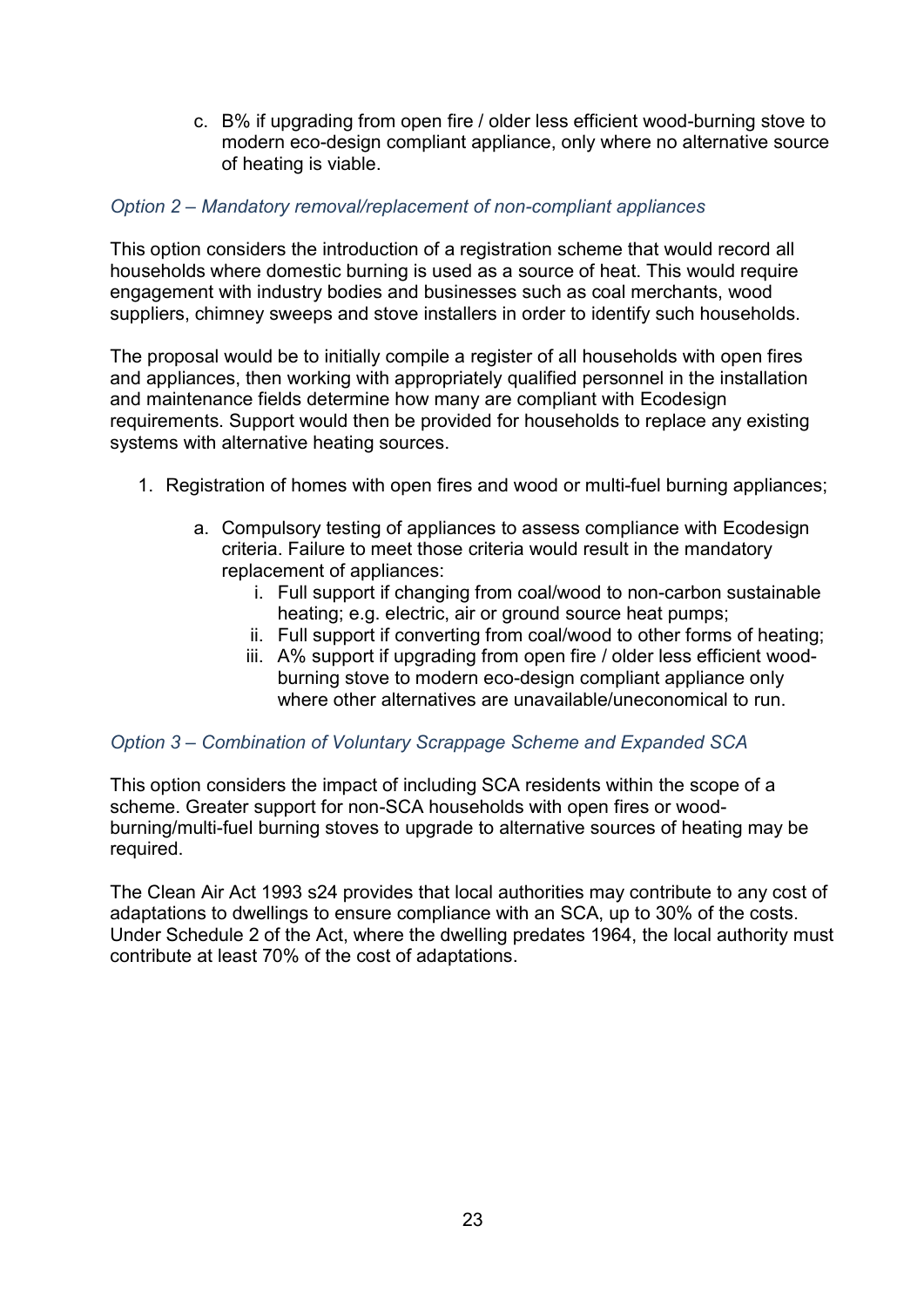- 1. Eligibility
	- a. Fuel poverty;
	- b. In receipt of benefits/universal credit;
	- c. Limiting health conditions (including respiratory diseases, COPD, childhood asthma);
	- d. Others in rural communities;
	- e. Dwelling predating 1964 within SCA;
	- f. Dwelling within SCA.
- 2. Prioritisation of household criteria
	- a. Currently primary/sole source of heating;
	- b. Home with no or low insulation;
	- c. Off gas-grid.
- 3. Sliding scales of support depending on eligibility and household criteria
	- a. Full support for households meeting eligibility criteria a) to d) to change from coal/wood to non-carbon sustainable heating; e.g. electric, solar, air or ground source heat pumps;
	- b. A% for households meeting eligibility criteria a) to d) to convert from coal/wood to other forms of heating; for households meeting eligibility criteria e) and f) to change from coal/wood to non-carbon sustainable heating; e.g. electric, solar, air or ground source heat pumps;
	- c. B% for households meeting eligibility criteria a) to d) if converting from open fire / older less efficient wood-burning stove to modern eco-design compliant appliance where no alternative source of heating is available; for households meeting eligibility criteria e) to f) to convert from coal/wood to other forms of heating;
	- d. C% for households meeting eligibility criteria e) if converting from open fire / older less efficient wood-burning stove to modern eco-design compliant appliance, only where no alternative source of heating is viable;
	- e. D% for households meeting eligibility criteria f) if converting from open fire / older less efficient wood-burning stove to modern eco-design compliant appliance, only where no alternative source of heating is viable.

#### Question

#### 29. Do you have a preference for any of the options outlined above?

- a. Option 1
- b. Option 2
- c. Option 3
- d. None of those proposed please provide your reasoning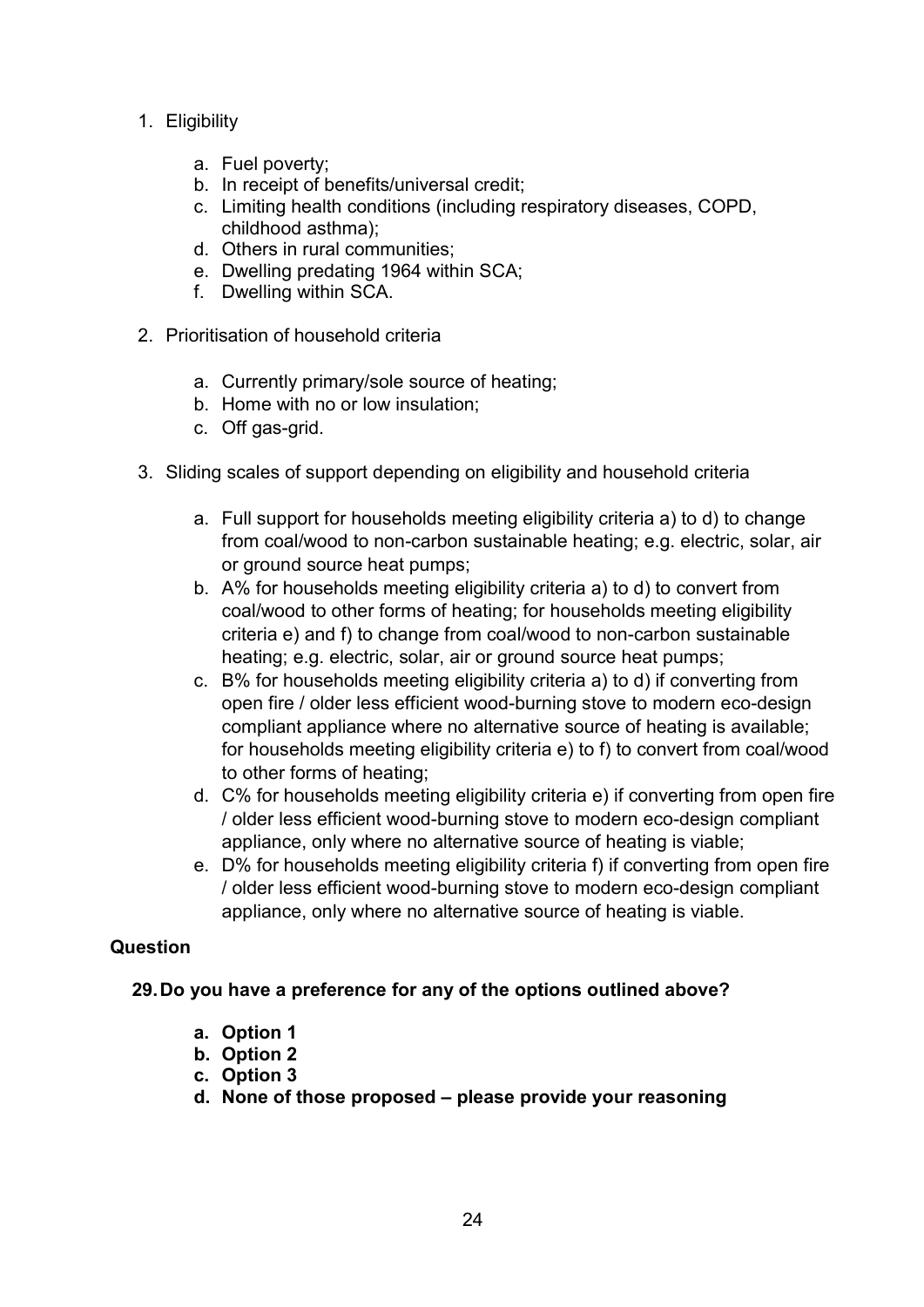# Smoke Control Areas

To support these proposals, as mentioned earlier in this consultation, we are also reviewing the current regime of Smoke Control Areas (SCAs) as this would have a significant impact on the emissions from domestic burning where these are applied.

#### **Questions**

30. Would you agree that the use and coverage of SCAs should increase in order to better manage emissions from domestic burning?

#### 31. If so in your opinion what additional coverage would be appropriate?

- a. Whole of Wales.
- b. Major centres of population (towns and cities over a certain population size).
- c. Some other metric e.g. concentration of housing, level of deprivation, proximity to sensitive receptors.

#### Outdoor combustion

As part of the Clean Air Plan we undertook to include within this consultation the issue of outdoor domestic burning, in the form of chimineas, barbeques and firepits etc. These appliances are currently unregulated, as are the fuels used. The extension of regulation to these appliances, and the fuels used by them, is complex and potentially controversial. However, there must be recognition, the use of such appliances can cause nuisance and potentially harm the air quality, depending on the types of appliance and fuel used.

#### Question

- 32. Do you agree the Welsh Government should consider available options to regulate the types of appliance and fuels that can be used in outdoor settings?
	- a. Yes
	- b. No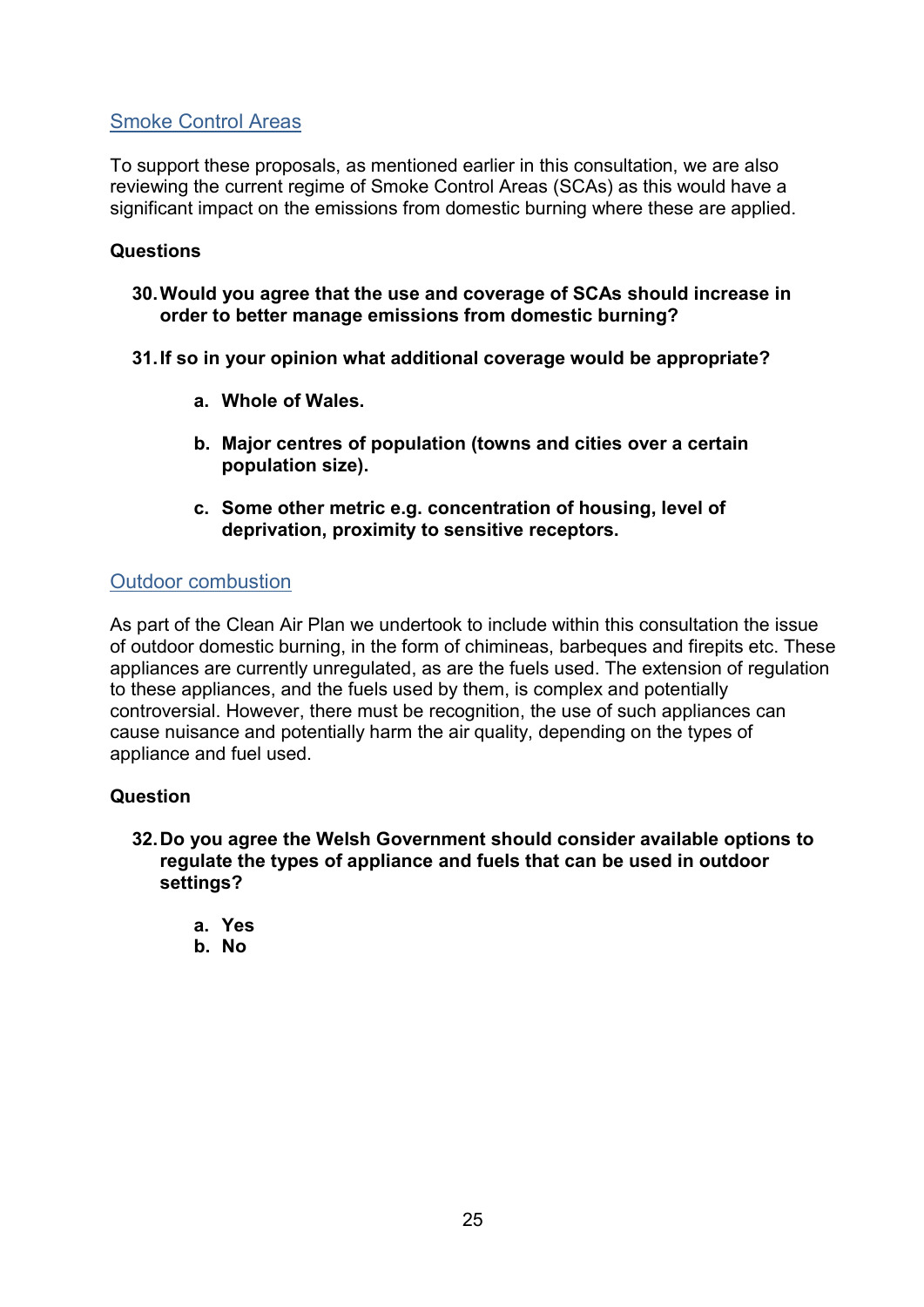| Consultation            | Your name:                    |
|-------------------------|-------------------------------|
| <b>Response</b><br>Form | Organisation (if applicable): |
|                         | email / telephone number:     |
|                         | Your address:                 |

# **Questions**

- 1) Do you agree that we should phase out the use of bituminous/traditional house coal for domestic/residential burning?
- 2) What do you consider is a reasonable transition period to allow industry and householders to use up existing stock?
	- a) 1 year?
	- b) 2 years?
	- c) No transition period?
- 3) In the event of a ban we would need to ensure that bituminous/traditional house coal products are prevented from being marketed as "smokeless" or "low smoke" fuels?
	- a) Would you consider the Irish model of registration of suppliers appropriate? (please provide your reasoning)
	- b) Would you prefer to see an industry-led (similar to "Ready to Burn" scheme) approach?
- 4) In order to comply with any proposal to phase out bituminous/traditional house coal what adjustment, if any, would your business need to make?
- 5) What support might you require to make these adjustments?
- 6) Do you agree that we are taking appropriate steps in view of the need to reduce our carbon emissions?
- 7) If you have any further comments or suggestions on this section, please provide them here.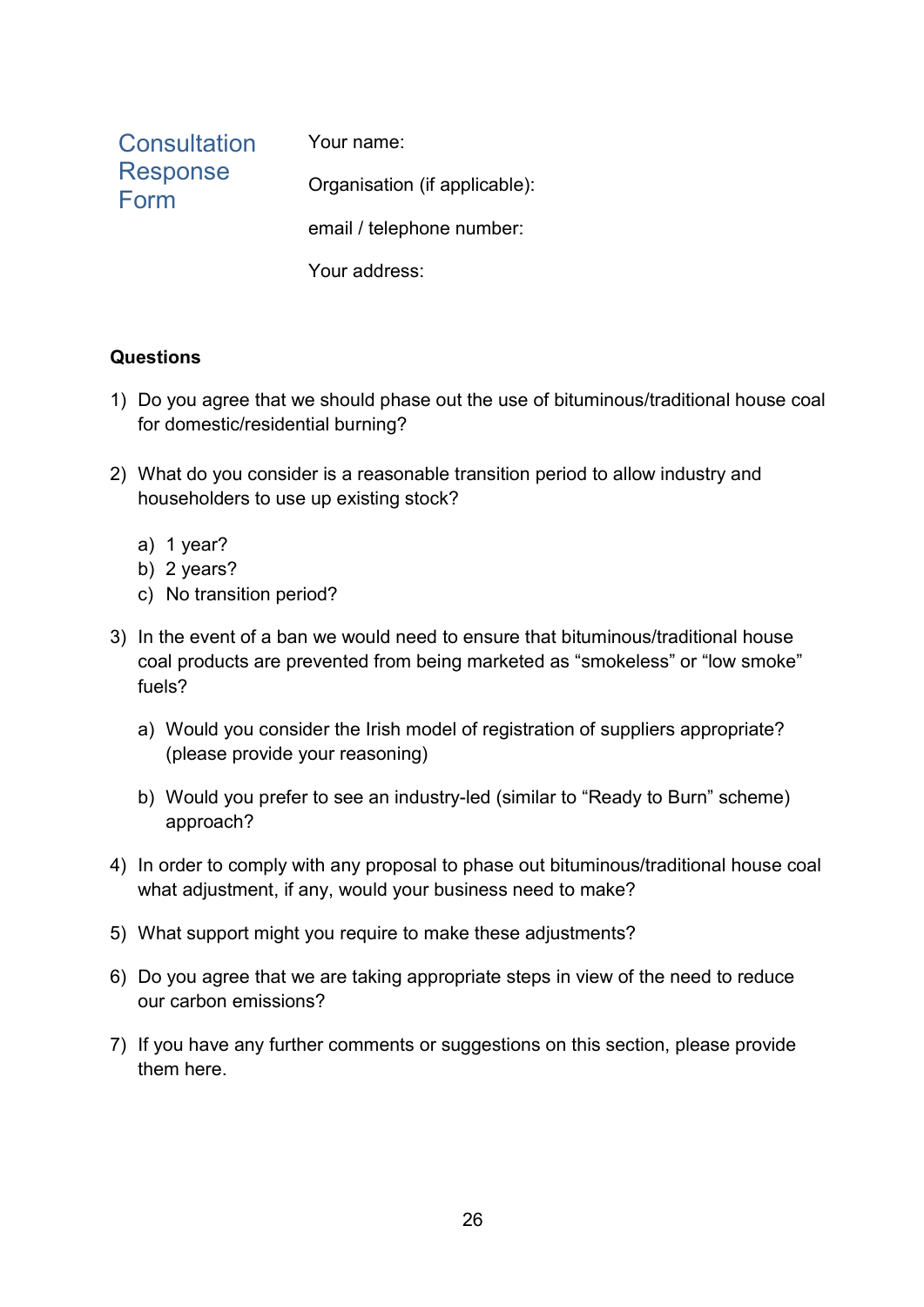- 8) We are considering a minimum volume for the sale of wet wood to householders. We are proposing that this is set at  $2m<sup>3</sup>$ , but we are inviting your views on this point. Please indicate what limit you think this should be set at.
	- a) There should be no limit
	- b) No volume below 0.5m<sup>3</sup>
	- c) No volume below  $1m<sup>3</sup>$
	- d) No volume below  $2m<sup>3</sup>$
	- e) No sales of wet wood

Note: A normal net bag of wood purchased from a DIY store, garage or other outlet is usually less than  $0.1 \text{m}^3$ .

9) Do you think that suppliers and retailers should be given a transition period to sell existing stocks of wet wood?

Note: Suppliers and retailers would be permitted to store supplies of wet wood for drying however they would not be allowed to sell this to domestic consumers if it has a moisture content above 20%.

- 10) If so, how long should any transition period be?
	- a) 1 year
	- b) 2 years
- 11) Do you agree that wood fuel suppliers should be required to be members of a certification scheme that provides assurance (via testing and auditing) that the wood is of a moisture content of 20% or less?
- 12) Do you agree that retailers selling wood should be legally required to store the wood in such a way that it will maintain at least the stated moisture content?
- 13) Alternatively, would you welcome a campaign to provide guidance to both retailers and households on how best to store both wet and dry wood, and how long to store to ensure it is seasoned properly?
- 14) Do you feel Welsh Government should treat kiln dried wood differently to naturally dried wood or treat both types equally?
- 15) Should the sale of wet wood to domestic properties be treated differently in rural as opposed to urban settings?
- 16) If you are a supplier/retailer, how would these proposals affect your business?
- 17) What support might you require to make these adjustments?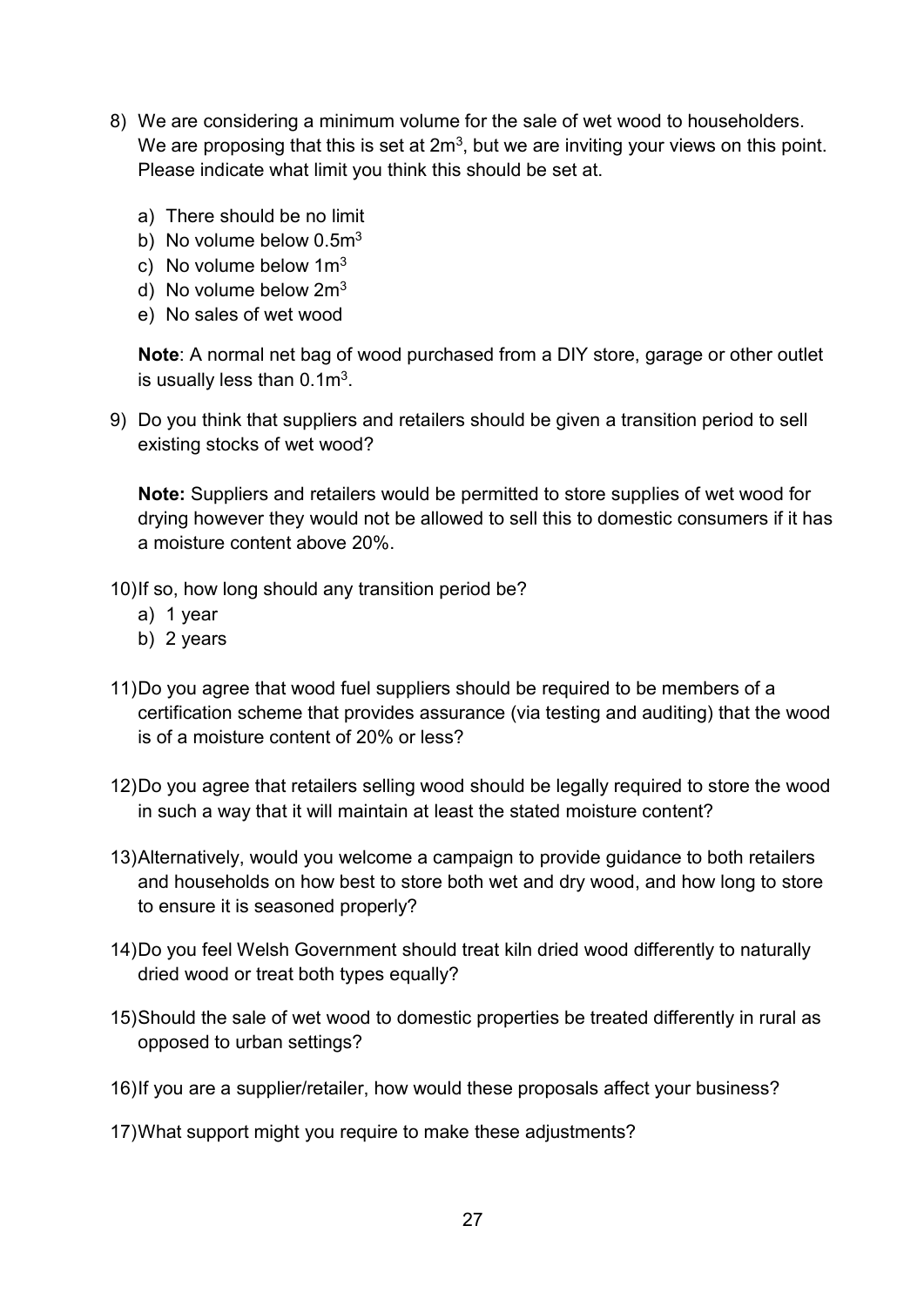- 18) If you have any further comments or suggestions on this section, please provide them here.
- 19) Do you agree that we should introduce a standard for all manufactured mineral solid fuels which confirms they are below 2% sulphur and meet a smoke emissions limit of 5g/hr?
- 20) In order to comply with any proposal to apply sulphur and smoke emissions standards to all manufactured mineral solid fuels, what adjustment, if any, would your business need to make?
- 21) Would you agree that the Welsh Government should seek to endorse the SFR, or seek to adopt a similar scheme, for application in Wales?
- 22) Would you agree that any registration scheme for manufactured biomass solid fuels covering Wales should be expanded to include testing and certification for PM and other emissions?
- 23) If you have any further comments or suggestions on the sections on manufactured fuels, please provide them here.
- 24) Accepting that regular maintenance by qualified professionals improves the efficiency of any appliances, do you agree that an appropriately qualified technician (installers, service engineers and sweeps) should be trained and certified to enable them to give environmental guidance and condemn dangerous appliances?
- 25) In regions of France a chimney must be swept annually by a registered and qualified sweep otherwise in the event of a fire caused by the stove the home insurance will not be valid. Would you agree that this approach should be adopted in Wales?
- 26) Would you consider some form of scrappage scheme to be an appropriate method to encourage the replacement of inefficient appliances currently in use?
- 27) Should any scrappage scheme be limited to households where the burning of solid fuels is the primary heat source or should this be expanded to encourage people to use non-carbon heating?
- 28) While it is presently outside the scope of the Welsh Government to set taxation rates would you support a proposal to explore a lower VAT rate on domestic fire and stove maintenance to encourage householders to maintain their appliances regularly?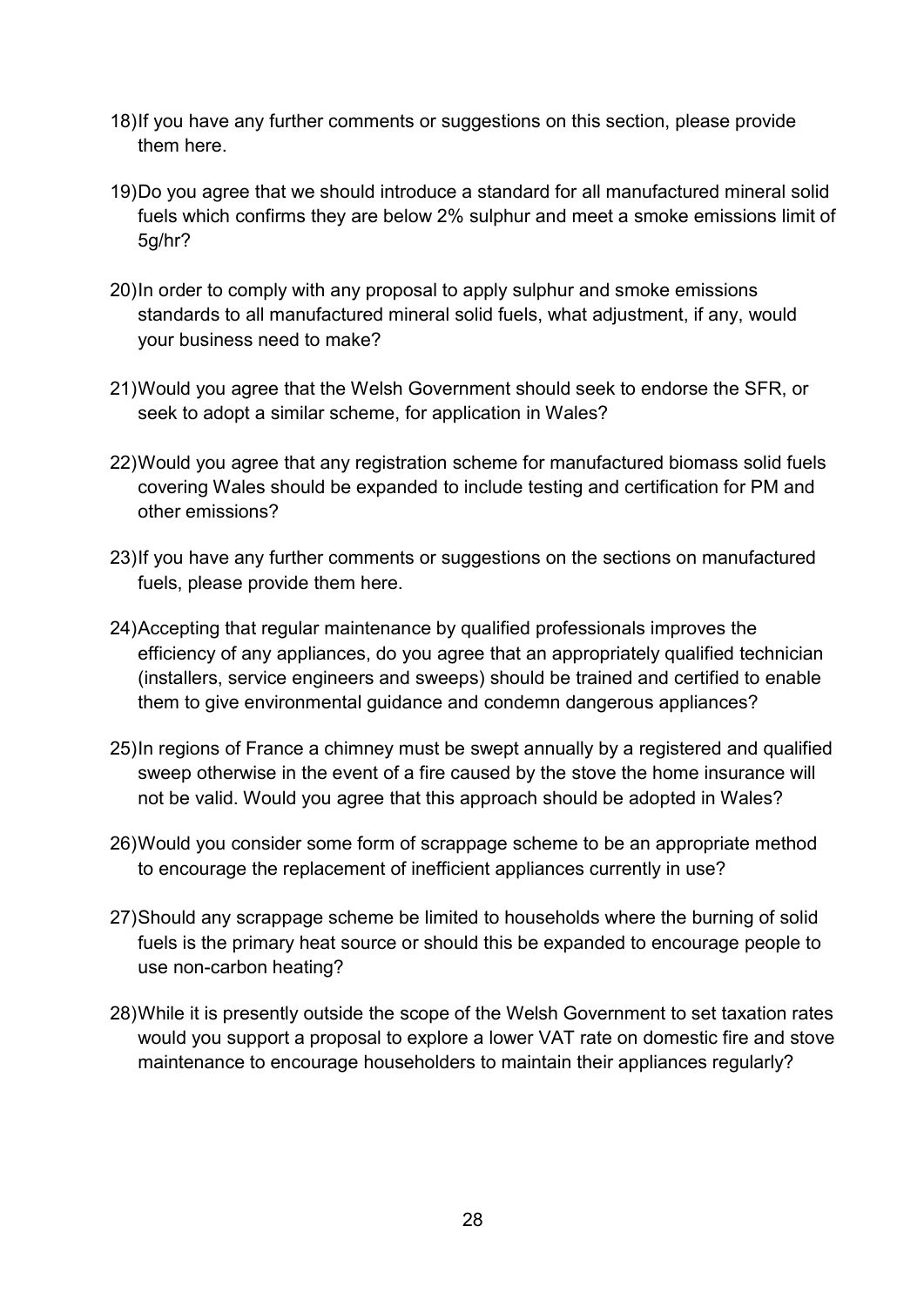- 29) Do you have a preference for any of the options for supporting households to change, outlined above?
	- a) Option 1
	- b) Option 2
	- c) Option 3
	- d) None of those proposed please provide your reasoning

30) Would you agree that the coverage of SCAs should increase in order to better manage emissions from domestic burning?

31) If so in your opinion what additional coverage would be appropriate?

- a) Whole of Wales.
- b) Major centres of population (Cities and towns over a certain population size).
- c) Some other metric e.g. concentration of housing, level of deprivation, proximity to sensitive receptors.
- 32) Do you have agree that the Welsh Government should consider available options to regulate the types of appliance and fuels that can be used in outdoor settings?
	- a) Yes
	- b) No

#### Welsh Language Considerations

- 33) We would like to know your views on the effects that reducing emissions from domestic burning would have on the Welsh language, specifically on opportunities for people to use Welsh and on treating the Welsh language no less favourably than English.
- 34) What effects do you think there would be? How could positive effects be increased, or negative effects be mitigated?
- 35) Please also explain how you believe the proposed policy could be formulated or changed so as to have positive effects or increased positive effects on opportunities for people to use the Welsh language and on treating the Welsh language no less favourably than the English language, and no adverse effects on opportunities for people to use the Welsh language and on treating the Welsh language no less favourably than the English language.